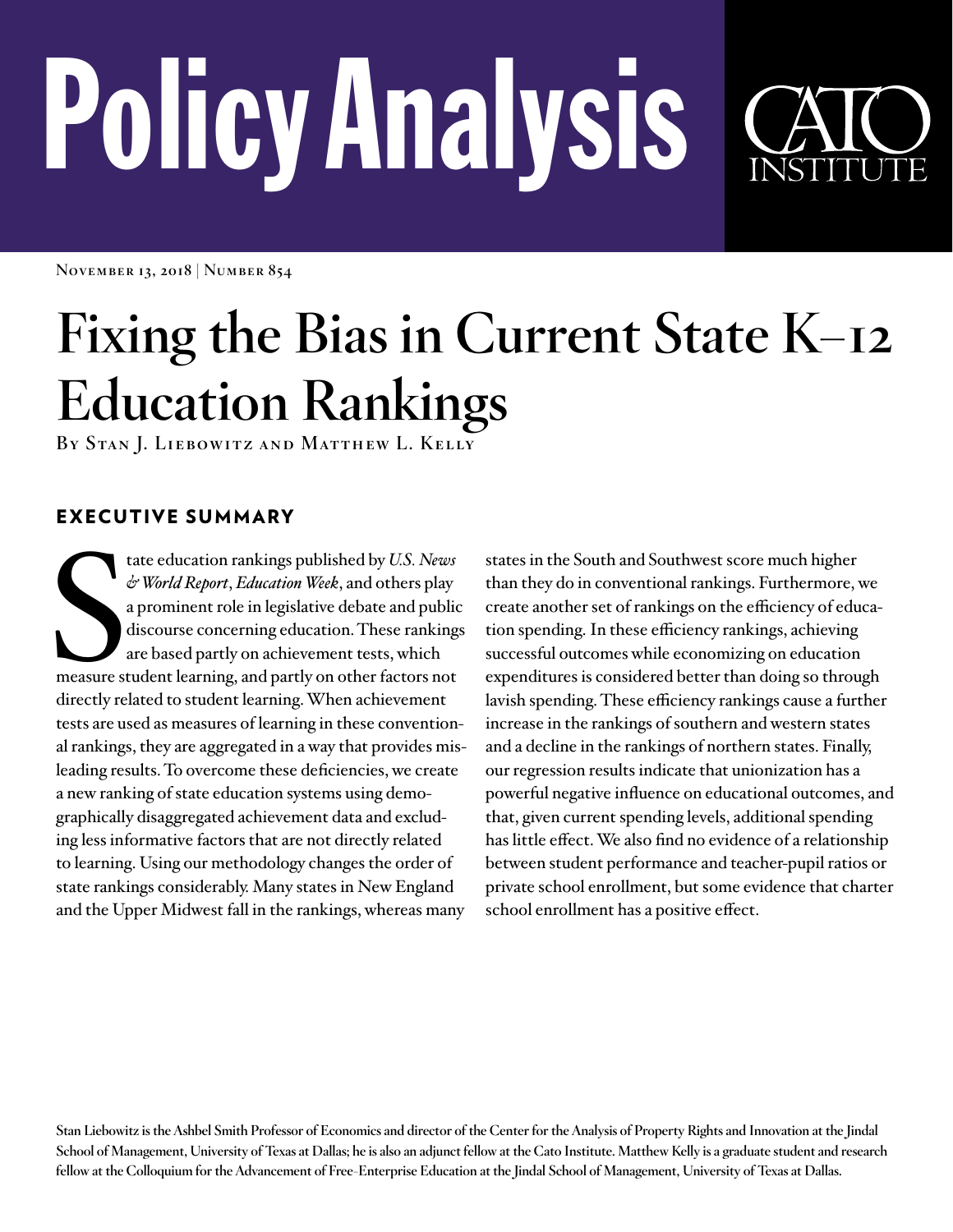**"Most existing rankings of state K–12 education are unreliable and**  misleading.

**2**

#### INTRODUCTION

Which states have the best K–12 education systems? What set of government policies and education spending levels is needed to achieve targeted outcomes in an efficient manner? Answers to these important questions are essential to the performance of our economy and country. Local workforce education and quality of schools are key determinants in business and residential location decisions. Determining which education policies are most cost-effective is also crucial for state and local politicians as they allocate limited taxpayer resources.

Several organizations rank state K–12 education systems, and these rankings play a prominent role in both legislative debate and public discourse concerning education. The most popular are arguably those of *U.S. News & World*  Report (U.S. News).<sup>1</sup> It is common for activists and pundits (whether in favor of homeschooling, stronger teacher unions, core standards, etc.) to use these rankings to support their arguments for changes in policy or spending priorities. As shown by the recent competition for Amazon's HQ2 (second headquarters), politicians and business leaders will also frequently cite education rankings to highlight their states' advantages.<sup>2</sup> Recent teacher strikes across the country have likewise drawn renewed attention to education policy, and journalists inevitably mention state rankings when these topics arise.3 It is therefore important to ensure that such rankings accurately reflect performance.

Though well-intentioned, most existing rankings of state K–12 education are unreliable and misleading. The most popular and influential state education rankings fail to provide an "apples to apples" comparison between states.4 By treating states as though they had identical students, they ignore the substantial variation present in student populations across states. Conventional rankings also include data that are inappropriate or irrelevant to the educational performance of schools. Finally, these analyses disregard government budgetary constraints. Not surprisingly, using disaggregated measures of student learning, removing inappropriate or irrelevant variables, and examining

the efficiency of educational spending reorders state rankings in fundamental ways. As we show in this report, employing our improved ranking methodology overturns the apparent consensus that schools in the South and Southwest perform less well than states in the Northeast and Upper Midwest. It also puts to rest the claim that more spending necessarily improves student performance.<sup>5</sup>

Many rankings, including those of *U.S. News*, provide average scores on tests administered by the National Assessment of Education Progress (NAEP), sometimes referred to as "the nation's report card."<sup>6</sup> The NAEP reports provide average scores for various subjects, such as math, reading, and science, for students at various grade levels.<sup>7</sup> These scores are supposed to measure the degree to which students understand these subjects. While *U.S. News* includes other measures of education quality, such as graduation rates and SAT and ACT college entrance exam scores, direct measures of the entire student population's understanding of academic subject matter, such as those from the NAEP, are the most appropriate measures of success for an educational system.<sup>8</sup> Whereas graduation is not necessarily an indication of actual learning, and only those students wishing to pursue a college degree tend to take standardized tests like the SAT and ACT, NAEP scores provide standardized measures of learning covering the entire student population. Focusing on NAEP data thus avoids selection bias while more closely measuring a school system's ability to improve actual student performance.

However, student heterogeneity is ignored by *U.S. News* and most other state rankings that use NAEP data as a component of their rankings. Students from different socioeconomic and ethnic backgrounds tend to perform differently (regardless of the state they are in). As this report will show, such aggregation often renders conventional state rankings as little more than a proxy for a jurisdiction's demography. This problem is all the more unfortunate because it is so easily avoided. NAEP provides demographic breakdowns of student scores by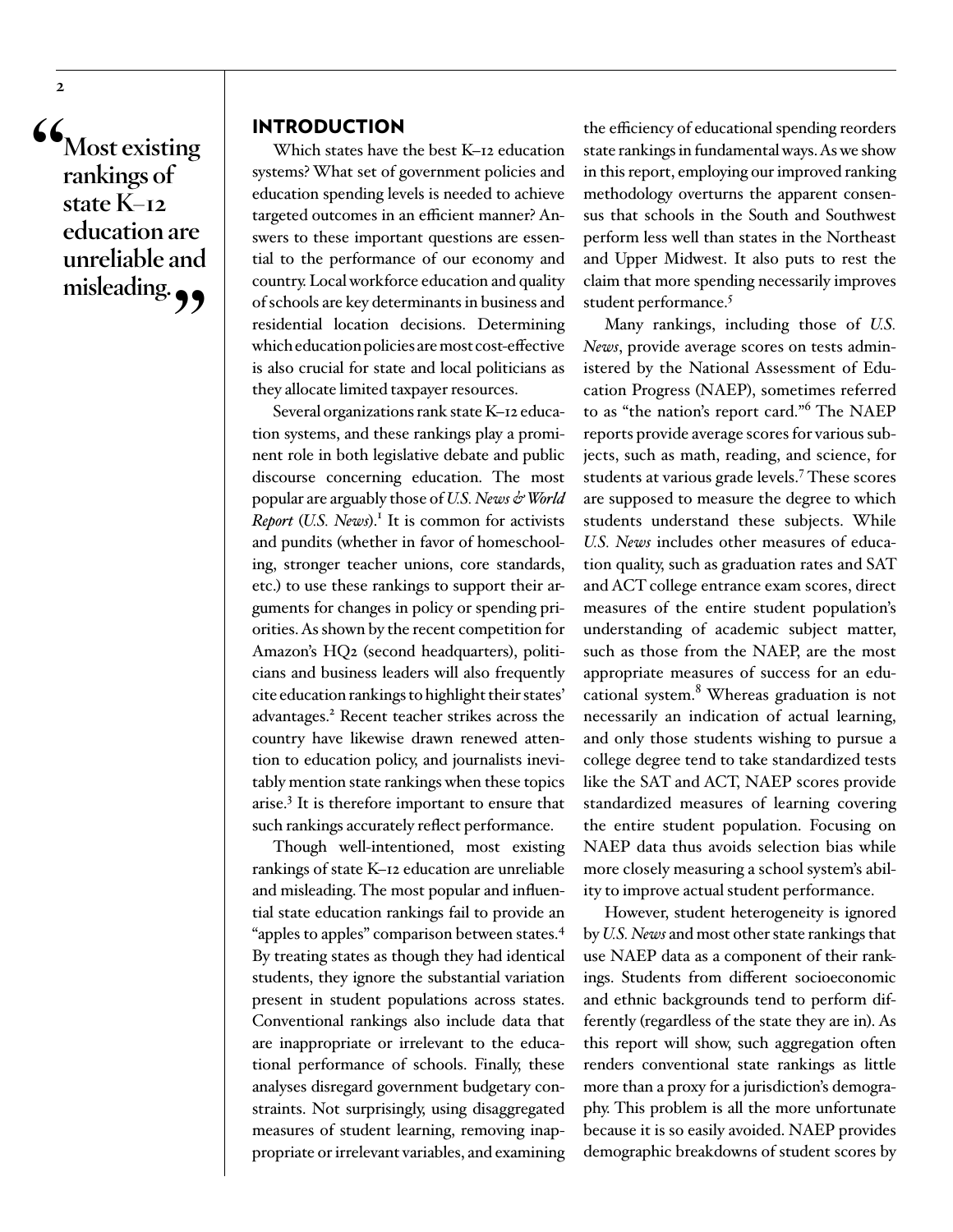state. This oversight substantially skews the current rankings.

Perhaps just as problematic, some education rankings conflate inputs and outputs. For instance, *Education Week* uses per pupil expenditures as a component in its annual rankings.<sup>9</sup> When direct measures of student achievement are used, such as NAEP scores, it is a mistake to include inputs, such as educational expenditures, as a separate factor.<sup>10</sup> Doing so gives extra credit to states that spend excessively to achieve the same level of success others achieve with fewer resources, when that wasteful extra spending should instead be penalized in the rankings.

Our main goal in this report is to provide a ranking of public school systems in U.S. states that more accurately reflects the learning that is taking place. We attempt to move closer to a "value added" approach as explained in the following hypothetical. Consider one school system where every student knows how to read upon entering kindergarten. Compare this to a second school system where students don't have this skill upon entering kindergarten. It should come as no surprise if, by the end of first grade, the first school's students have better reading scores than the second school's. But if the second school's students improved more, relative to their initial situation, a valueadded approach would conclude that the second system actually did a better job. The value-added approach tries to capture this by measuring improvement rather than absolute levels of education achievement. Although the ranking presented here does not directly measure value added, it captures the concept more closely than do previous rankings by accounting for the heterogeneity of students who presumably enter the school system with different skills. Our approach is thus a better way to gauge performance.

Moreover, this report will consider the importance of efficiency in a world of scarce resources. Our final rankings will rate states according to how much learning similar students have relative to the amount of resources used to achieve it.

#### THE IMPACT OF HETEROGENEITY

Students arrive to class on the first day of school with different backgrounds, skills, and life experiences, often related to socioeconomic status. Assuming away these differences, as most state rankings implicitly do, may lead analysts to attribute too much of the variation in state educational outcomes to school systems instead of to student characteristics. Taking student characteristics into account is one of the fundamental improvements made by our state rankings.

An example drawn from NAEP data illustrates how failing to account for student heterogeneity can lead to grossly misleading results. (For a more general demonstration of how heterogeneity affects results, see the Appendix.) According to *U.S. News*, Iowa ranks 8th and Texas ranks 33rd in terms of pre-K–12 quality. *U.S. News* includes only NAEP eighthgrade math and reading scores as components in its ranking, and Iowa leads Texas in both. By further including fourth grade scores and the NAEP science tests, the comparison between Iowa and Texas remains largely unchanged. Iowa students still do better than Texas students, but now in all six tests reported for those states (math, reading, and science in fourth and eighth grades). To use a baseball metaphor, this looks like a shut-out in Iowa's favor.

But this is not an apples-to-apples comparison. The characteristics of Texas students are very different from those of Iowa students; Iowa's student population is predominantly white, while Texas's is much more ethnically diverse. NAEP data include average test scores for various ethnic groups. Using the four most populous ethnic groups (white, black, Hispanic, and Asian), $<sup>II</sup>$  at two grade levels (fourth</sup> and eighth), and three subject-area tests (math, reading, science), there are 24 disaggregated scores that could, in principle, be compared between the two states in 2017. This is much more than just the two comparisons—eighth grade reading and math—that *U.S. News* considers.12

Given that Iowa students outscore their Texas counterparts on each of the three tests in both fourth and eighth grades, one might **"Our main goal is to provide a ranking of public school systems that more accurately reflects the learning that is taking**  place.  $\frac{1}{2}$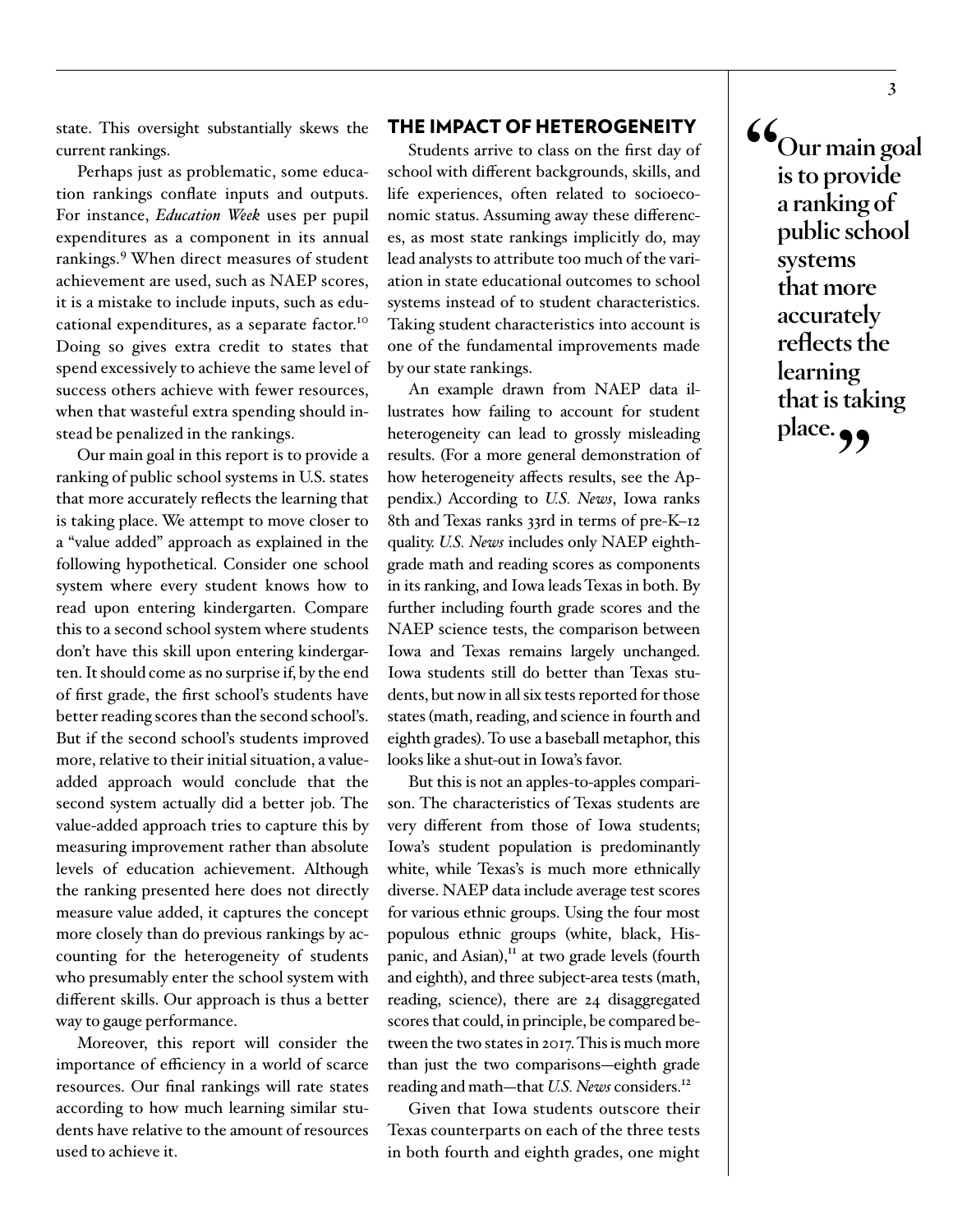**"State education rankings change substantially when we take student heterogeneity into account."**

reasonably expect that most of the disaggregated groups of Iowa students would also outscore their Texas counterparts in most of the twenty exams given in both states.<sup>13</sup> But the exact opposite is the case. In fact, Texas students outscore their Iowa counterparts in all but one of the disaggregated comparisons. The only instance where Iowa students beat their Texas counterparts is the reading test for eighth grade Hispanic students. This is indeed a near shut-out, but one in Texas's favor, not Iowa's.

Let that sink in. Texas whites do better than Iowa whites in each subject test for each grade level. Similarly, Texas blacks do better than Iowa blacks in each subject test and grade level. Texas Hispanics do better than Iowa Hispanics in all but one test in one grade level. Texas Asians do better than Iowa Asians in all tests that both states report in common. In what sense could we possibly conclude that Iowa does a better job educating its students than does Texas?<sup>14</sup> We think it obvious that the aggregated data here are misleading. The only reason for Iowa's higher overall average scores is that, compared to Texas, its student population is disproportionately composed of whites. Iowa's high ranking is merely a statistical artifact of a flawed measurement system. When student heterogeneity is considered, Texas schools clearly do a better job educating students, at least as indicated by the performance of students as measured by NAEP data.

This discrepancy in scores between these two states is no fluke either. In numerous instances, state education rankings change substantially when we take student heterogeneity into account.<sup>15</sup> The makers of the NAEP, to their credit, allow comparisons to be made for heterogeneous subgroups of the student population. However, almost all the rankings fail to utilize these useful data to correct for this problem. This methodological oversight skews previous rankings in favor of homogeneously white states. In constructing our ranking, we will use these same NAEP data, but break down scores into the aforementioned 24 categories by test subject, grade, and ethnic group to more

properly account for heterogeneity.

Importantly, we wish to make clear that our use of these four racial categories does not imply that differences between groups are in any way fixed or would not change under different circumstances. Using these categories to disaggregate students has the benefit of simplicity while also largely capturing the effects of other important socioeconomic variables that differ markedly between ethnic groups (and also between students within these groups). $^{16}$ Such socioeconomic factors are related to race in complex ways, and controlling for race is common in the economic literature. In addition, by giving equal weight to each racial category, our procedure puts a greater emphasis on how well states teach each category of students than do traditional rankings, paying somewhat greater attention to how groups that have historically suffered from discrimination are faring.

## A STATE RANKING OF LEARNING THAT ACCOUNTS FOR STUDENT HETEROGENEITY

Our methodology is to compare state scores for each of three subjects (math, reading, and science), four major ethnic groups (whites, blacks, Hispanics, and Asian/Pacific Islanders) and two grades (fourth and eighth), $^{17}$  for a total of 24 potential observations in each state and the District of Columbia. We exclude factors such as graduation rates and pre-K enrollment that do not measure how much students have learned.

We give each of the  $24$  tests<sup>18</sup> equal weight and base our ranking on the average of the test scores.<sup>19</sup> This ranking is thus limited to measuring learning and does so in a way that avoids the aggregation fallacy. We refer to this as the "quality" rank.

From left to right, Table 1 shows our ranking using disaggregated NAEP scores ("quality ranking"), then how rankings would look if based solely on aggregate state NAEP test scores ("aggregated rank"), and finally the *U.S. News* rankings.

**4**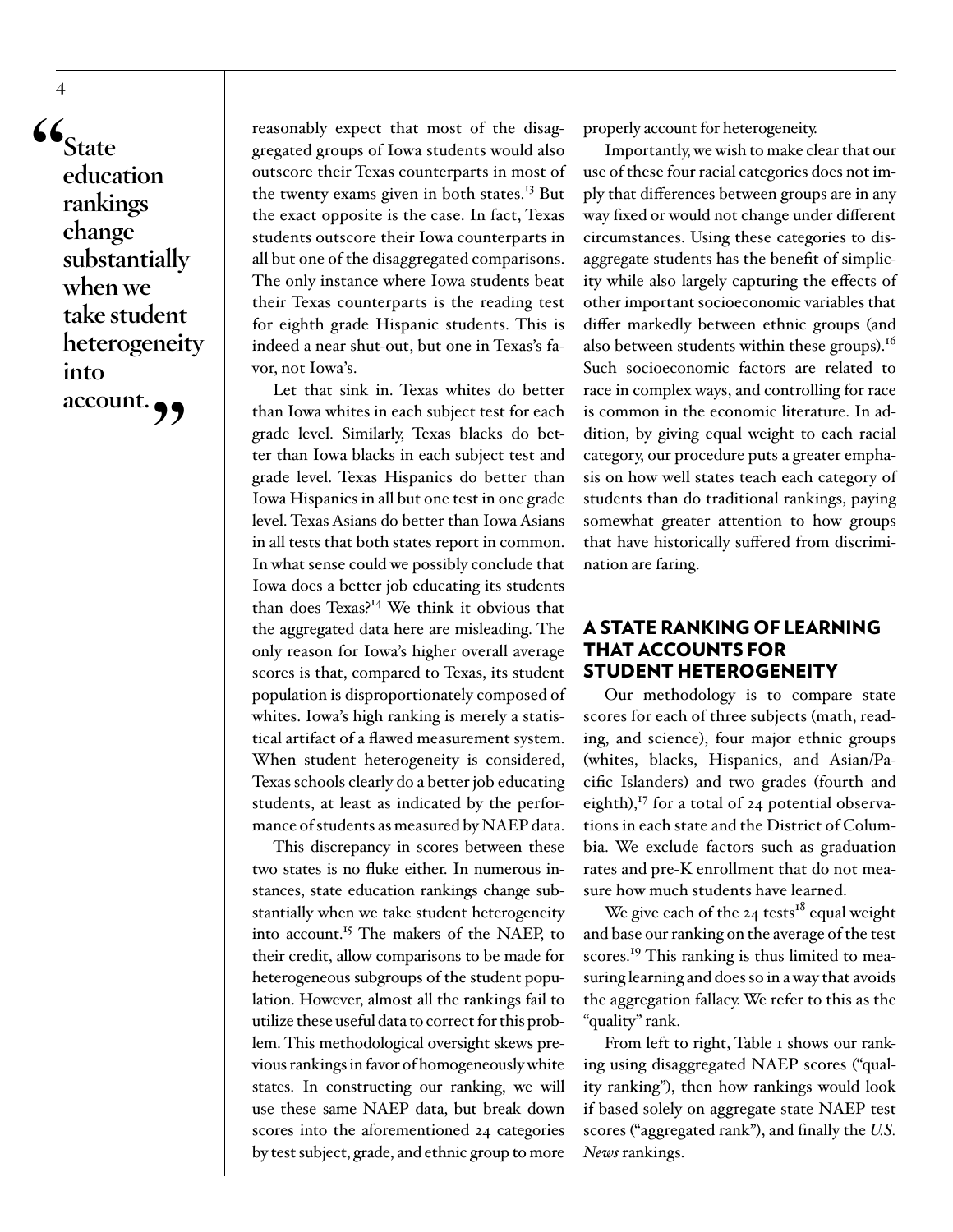# **Table 1 State rankings using disaggregated NAEP scores**

| Quality rank*           | <b>State</b>         | Aggregated rank  | U.S. News rank**        |
|-------------------------|----------------------|------------------|-------------------------|
| $\mathbf 1$             | Virginia             | 5                | 12                      |
| $\mathbf 2$             | Massachusetts        | $\mathbf{1}$     | $\mathbf{1}$            |
| $\overline{\mathbf{5}}$ | Florida              | 16               | 40                      |
| $\overline{\mathbf{4}}$ | New Jersey           | $\overline{2}$   | 3                       |
| 5                       | District of Columbia | 51               | -                       |
| 6                       | Texas                | 35               | 33                      |
| $\boldsymbol{7}$        | Maryland             | 24               | 13                      |
| 8                       | Georgia              | 32               | 35                      |
| $\mathsf 9$             | Wyoming              | $\boldsymbol{6}$ | 34                      |
| $10$                    | Indiana              | 6                | 17                      |
| 11                      | North Dakota         | $17\,$           | 28                      |
| 12                      | Montana              | 22               | $10$                    |
| 13                      | North Carolina       | 26               | 23                      |
| 14                      | New Hampshire        | $\overline{5}$   | $\overline{2}$          |
| 15                      | Colorado             | 14               | 30                      |
| 16                      | Nebraska             | 9                | 15                      |
| $17\,$                  | Delaware             | 35               | 18                      |
| 18                      | Washington           | $10\,$           | 26                      |
| 19                      | Ohio                 | 14               | 36                      |
| 20                      | Connecticut          | 11               | 5                       |
| 21                      | Arizona              | 38               | 48                      |
| 22                      | South Dakota         | 19               | 22                      |
| 23                      | Kentucky             | 29               | 24                      |
| 24                      | Illinois             | 28               | 14                      |
| 25                      | Kansas               | $22\,$           | $27\,$                  |
| 26                      | Pennsylvania         | 12               | 11                      |
| 27                      | Missouri             | 26               | 19                      |
| ${\bf 28}$              | Vermont              | 8                | $\overline{\mathbf{4}}$ |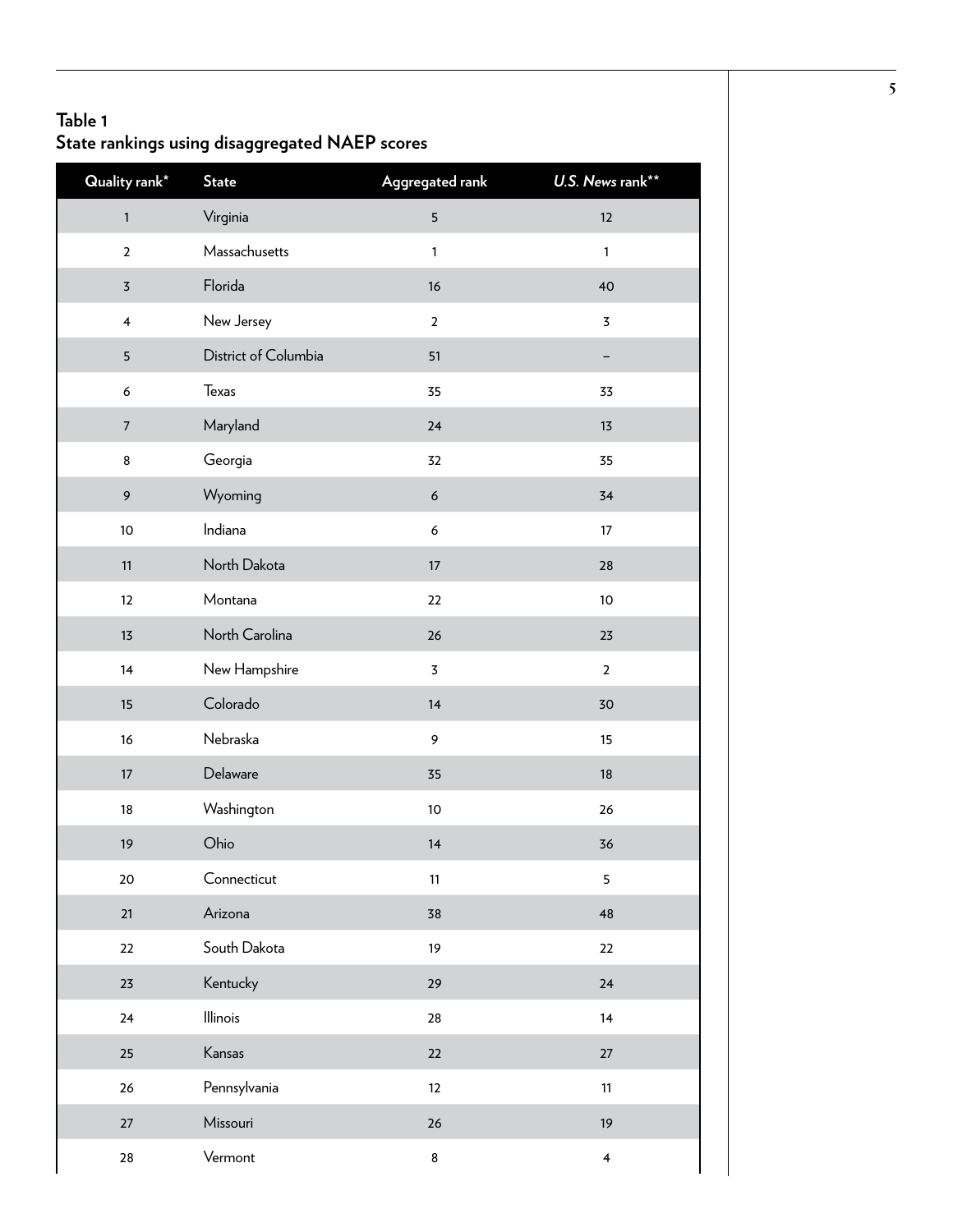| <b>Quality rank*</b> | <b>State</b>   | Aggregated rank         | U.S. News rank** |
|----------------------|----------------|-------------------------|------------------|
| 29                   | South Carolina | 44                      | 43               |
| 30                   | Tennessee      | 37                      | 29               |
| 31                   | New York       | 30                      | 31               |
| 32                   | lowa           | 17                      | 8                |
| 33                   | Minnesota      | $\overline{\mathbf{4}}$ | $\boldsymbol{7}$ |
| 34                   | Mississippi    | 46                      | 47               |
| 35                   | California     | 41                      | 44               |
| 36                   | Michigan       | 33                      | 21               |
| 37                   | Hawaii         | 39                      | 32               |
| 38                   | Idaho          | 19                      | 25               |
| 39                   | Utah           | 12                      | 20               |
| 40                   | Rhode Island   | 30                      | 9                |
| 41                   | Oklahoma       | 40                      | 42               |
| 42                   | New Mexico     | 50                      | 50               |
| 43                   | Alaska         | 48                      | 46               |
| 44                   | Nevada         | 44                      | 49               |
| 45                   | Oregon         | 33                      | 37               |
| 46                   | Wisconsin      | 19                      | 16               |
| 47                   | Louisiana      | 49                      | 45               |
| 48                   | Arkansas       | 43                      | 38               |
| 49                   | Maine          | 24                      | $\boldsymbol{6}$ |
| 50                   | West Virginia  | 42                      | 41               |
| 51                   | Alabama        | 47                      | 39               |

\*Controls for heterogeneity; \*\*Does not control for heterogeneity

Source: National Center for Education Statistics, 2017 NAEP Mathematics and Reading Assessments, [https://www.](https://www.nationsreportcard.gov/reading_math_2017_highlights/) [nationsreportcard.gov/reading\\_math\\_2017\\_highlights/.](https://www.nationsreportcard.gov/reading_math_2017_highlights/)

The difference between the aggregated rankings and the *U.S. News* rankings shows the effect of *U.S. News*' use of only partial NAEP data—no fourth grade or science scores—and the inclusion of factors unrelated to learning (e.g., graduation rates). The

effects are substantial.

The difference between the disaggregated quality rank (first column) and the aggregated rank (third column) shows the effects of controlling for heterogeneity—our focus in this report—which are also substantial. States with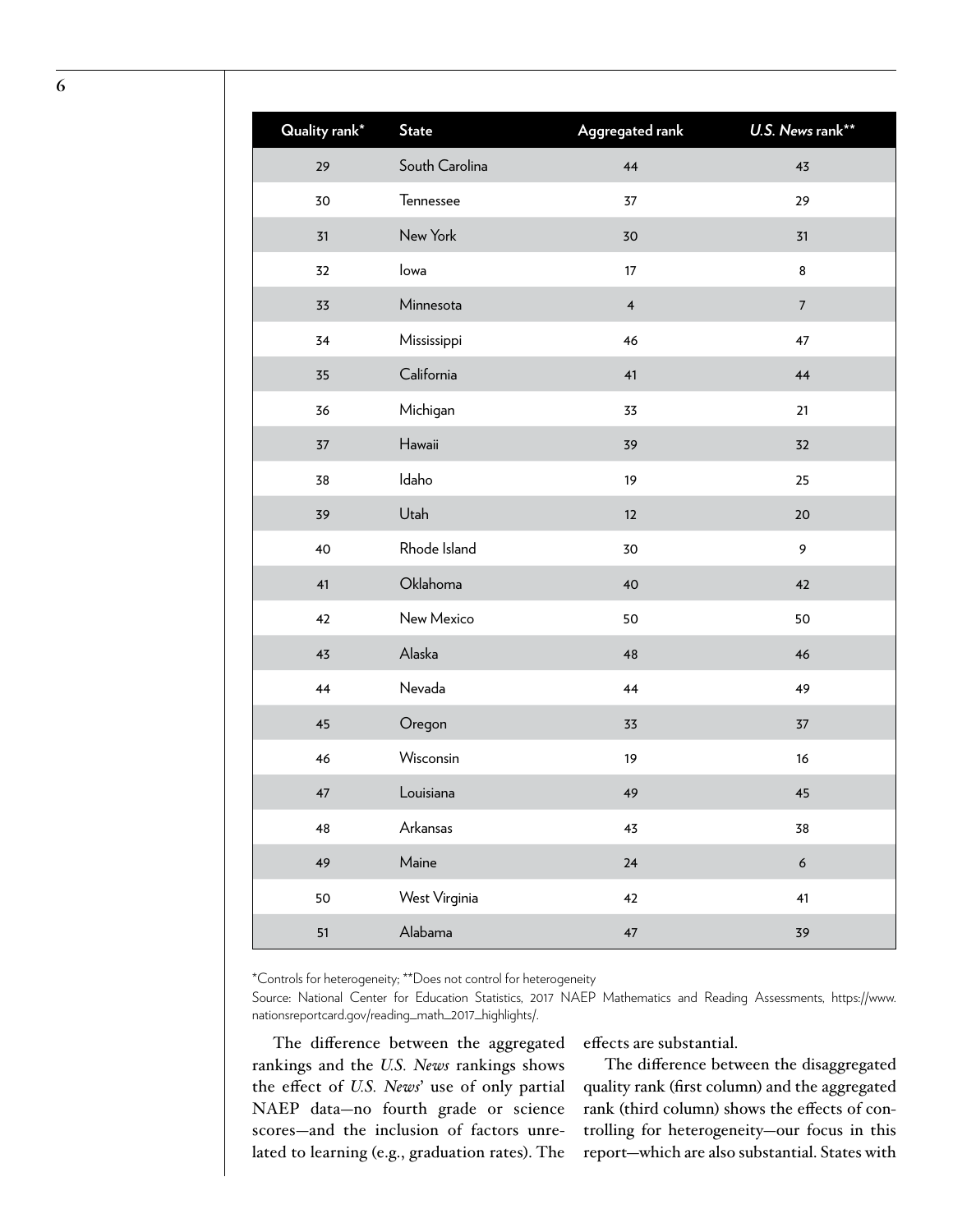small minority population shares (defined as Hispanic or black) tend to fall in the rankings when the data are disaggregated, and states with high shares of minority populations tend to rise when the data are disaggregated.

There are substantial differences between our quality rankings and the *U.S. News* rankings. For example, Maine drops from 6th in the *U.S. News* ranking to 49th in the quality ranking. Florida, which ranks 40th in *U.S. News*', jumps to 3rd in our quality ranking.

Maine apparently does very well in the nonlearning components of *U.S. News*' rankings; its aggregated NAEP scores would put it in 24th place, 18 positions lower than its *U.S. News* rank. But the aggregated NAEP scores overstate what its students have learned; Maine's quality ranking is a full 25 positions below that. On the 10 achievement tests reported for Maine, its rankings on those tests are 46th, 45th, 48th, 37th, 41st, 40th, 34th, 40th, 41st, and 23rd. It is astounding that *U.S. News* could rank Maine as high as 6th, given the deficient performance of both its black and white students (the only two groups reported for Maine) relative to black and white students in other states. But since Maine's student population is about 90 percent white, the aggregated scores bias the results upward.

On the other hand, Florida apparently scores poorly on *U.S. News*' nonlearning attributes, since its aggregated NAEP scores (ranked 16th) are much better than its *U.S. News* score (ranked 40th). Florida's student population is about 60 percent nonwhite, meaning that the aggregate scores are likely to underestimate Florida's education quality, which is borne out by the quality ranking. In fact, Florida gets considerably above-average scores for all but one of its 24 reported tests, with student performance on half of its tests among the top five states, which is how it is able to earn a rank of 3rd in our quality rankings.<sup>20</sup>

The decline in Maine's ranking is representative of some other New England and midwestern states such as Vermont, New Hampshire, and Minnesota, which tend to have largely white populations, leading to misleadingly high positions in typical rankings such as *U.S. News*'. The increase in Florida's ranking mirrors gains in the rankings of other southern and southwestern states, such as Texas and Georgia, with large minority populations. This leads to a serious distortion of beliefs about which parts of the country do a better job educating their students.

We should note that the District of Columbia, which is not ranked at all by *U.S. News*, does very well in our quality rankings. It is not surprising that D.C.'s disaggregated ranking is quite different from the aggregated ranking, given that D.C.'s population is about 85 percent minority. Nevertheless, we suspect that the very large change in rank is something of an aberration. D.C.'s high ranking is driven by the unusually outstanding scores of its white students, who come from disproportionately affluent and educated families, $^{21}$  and whose scores were more than four standard deviations above the national white mean in each test subject they participated in (a greater difference than for any other single ethnic group in any state). Were it not for these scores, D.C. would be somewhat below average (with D.C. blacks slightly below the national black average and Hispanics considerably below their average).

Massachusetts and New Jersey, which are highly ranked by *U.S. News*, are also highly ranked by our methodology, indicating that they deserve their high rankings based on the performance of all their student groups. Other states have similar placements in both rankings. Overall, however, the correlation between our rankings and *U.S. News*' rankings is only 0.35, which, while positive, does not evince a terribly strong relationship.

Failing to disaggregate student-performance data and inserting factors not related to learning distorts results. By construction, our measure better reflects the relative performance of each group of students in each state, as measured by the NAEP data. We believe the differences between our rankings and the conventional rankings warrant a serious  $\mathcal{L}_{\text{It is}}$ **astounding that** *U.S. News* **could rank Maine as high as 6th, given the deficient performance of both its black and white students relative to black and white students in other**  states.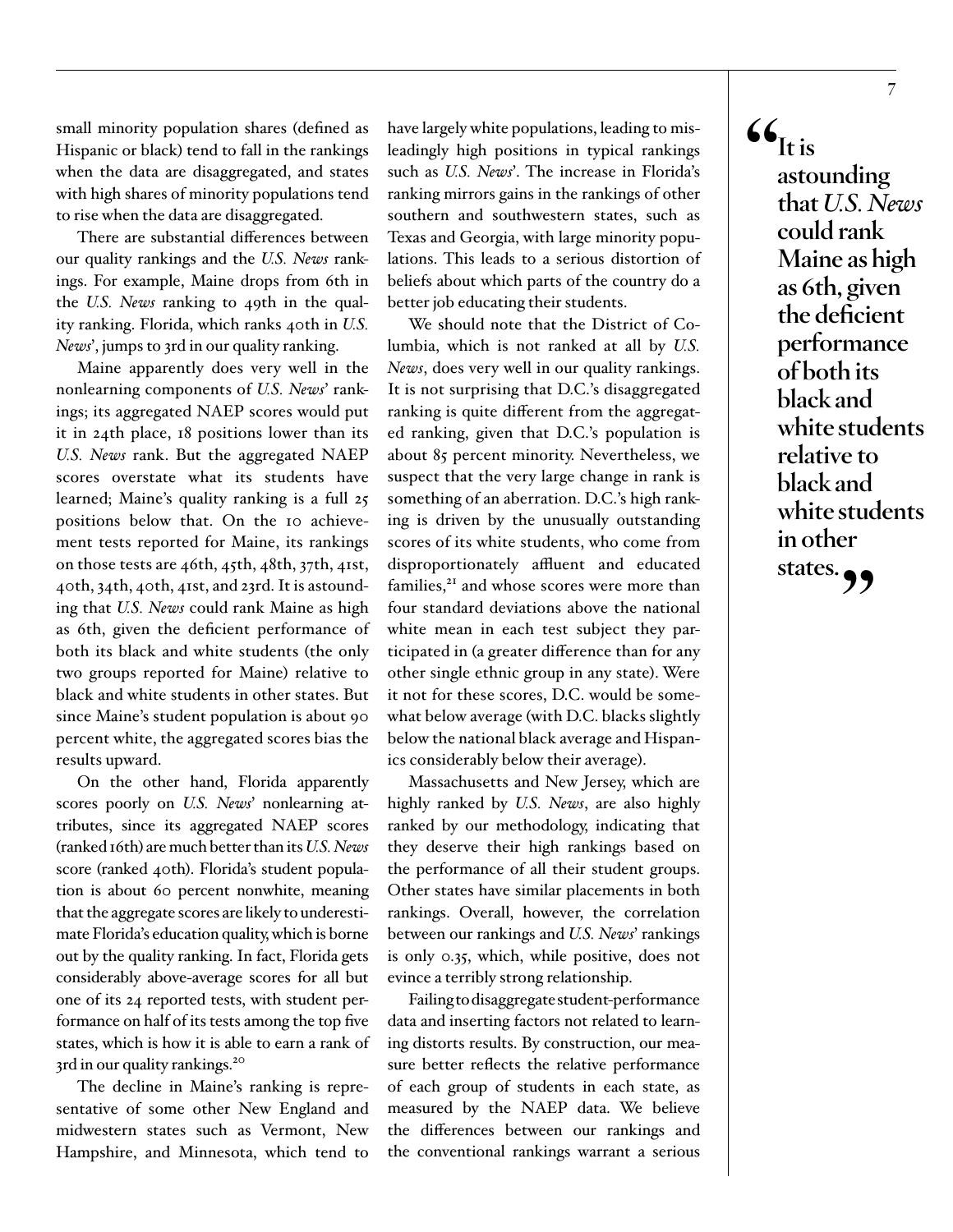reevaluation of which state education systems are doing the best jobs for their students; we hope the conventional ranking organizations will be prompted to make changes that more closely follow our methodology.

# EXAMINING THE EFFICIENCY OF EDUCATION EXPENDITURES

The overall quality of a school system is obviously of interest to educators, parents, and politicians. However, it's also important to consider, on behalf of taxpayers, the amount of government expenditure undertaken to achieve a given level of success. For example, New York spends the most money per student (\$22,232), almost twice as much as the typical state. Yet that massive expenditure results in a rank of only 31 in Table 1. Tennessee, on the

other hand, achieves a similar level of success (ranked 30th) and spends only \$8,739 per student. Although the two states appear to have education systems of similar quality, the citizens of Tennessee are getting far more bang for the buck.

To show the spending efficiency of a state's school system, Figure 1 plots per student expenditures on the horizontal axis against student performance on the vertical axis. Notice that New York and Tennessee are at about the same height but that New York is much farther to the right.

The most efficient educational systems are seen in the upper-left corner of Figure 1, where systems are high quality and inexpensive. The least efficient systems are found in the lower right. From casual examination of Figure 1, it appears likely that some states are





Per pupil expenditure (dollars)

Source: National Center for Education Statistics, 2017 NAEP Mathematics and Reading Assessments, [https://www.nationsreportcard.gov/reading\\_](https://www.nationsreportcard.gov/reading_math_2017_highlights/) [math\\_2017\\_highlights/.](https://www.nationsreportcard.gov/reading_math_2017_highlights/)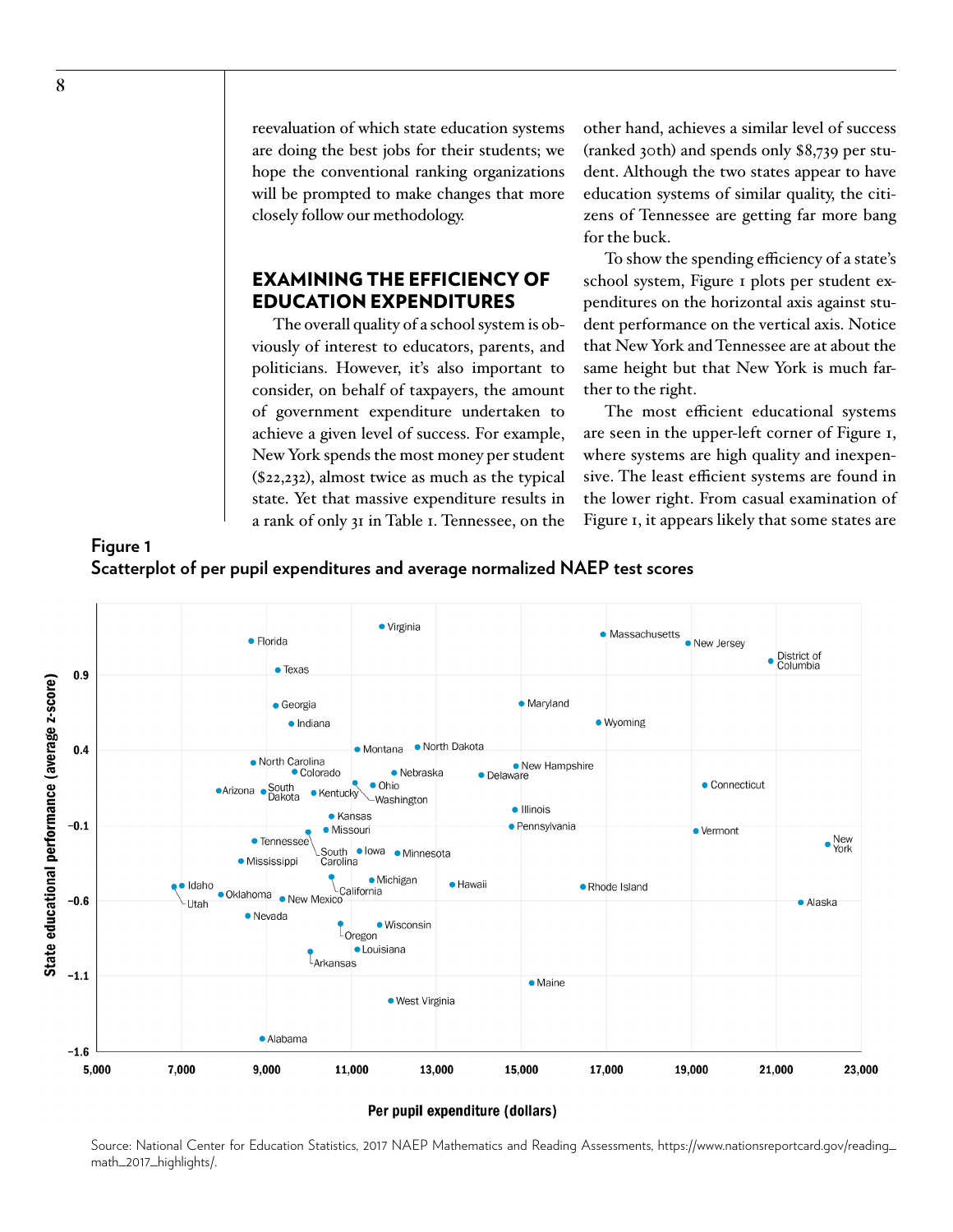not using education funds efficiently.

Because spending values are nominal—that is, not adjusted for cost-of-living differences across states—using unadjusted spending figures might disadvantage high-cost states, in which above-average education costs may reflect price differences rather than more extravagent spending. For this reason, we also calculate a ranking based on education quality per adjusted dollar of expenditure, where the adjustment controls for statewide differences in the cost of living (COL).<sup>22</sup> The COL-adjusted rankings are probably the rankings that best reflect how efficiently states are providing education. Adjusting for COL has a large effect on high-cost states such as Hawaii, California, and D.C. Table 2 presents two spending-efficiency rankings of states that capture how well their heterogeneous students do on NAEP exams in comparison to how much the state spends to achieve those rankings. These rankings are calculated by taking a slightly revised version of the state's z-score and dividing it by the nominal dollar amount of educational expenditure or by the COL-adjusted educational expenditure made by the state. $23$  These adjustments lower the rank of states like New York, which spends a great deal for mediocre performance, and increase the rank of states like Tennessee, which achieves similar performance at a much lower cost. Massachusetts and New Jersey, which impart a good deal of knowledge to their students, do so in such a costly manner using nominal values that they fall out of the top 20, although Massachusetts, having a higher cost of living, remains in the top 20 when the cost of living adjustment is made. States like Idaho and Utah, which achieve only mediocre success in imparting knowledge to students, do it so inexpensively that they move up near the top 10.

The top of the efficiency ranking is dominated by states in the South and Southwest. This result is quite a difference from the traditional rankings.

The correlation between these spending efficiency rankings and the *U.S. News* rankings drops to –0.14 and –0.06 for the nominal and COL-adjusted efficiency rankings, respectively.

This drop is not surprising since the rankings in Table 2 treat expenditures as something to be economized on, whereas the *U.S. News* rankings don't consider K–12 expenditures at all (and other rankings consider higher expenditures purely as a plus factor). The correlations of the Table 1 quality rankings and Table 2 efficiency rankings, with nominal and adjusted expenditures, are 0.54 and 0.65, respectively. This indicates that accounting for the efficiency of expenditures substantially alters the rankings, although somewhat less so when the cost of living is adjusted for. This higher correlation for the COL rankings makes sense because highcost states devoting the same share of resources as the typical state would be expected to spend above-average nominal dollars, and the COL adjustment reflects that.

## **Other Factors Possibly Related to Student Performance**

Our data allow us to make a brief analysis of some factors that might be related to student performance in states. Our candidate factors are expenditure per student (either nominal or COL adjusted), student-teacher ratios, the strength of teacher unions, the share of students in private schools, and the share in charter schools.<sup>24</sup> The expenditure per student variable is considered in a quadratic form since diminishing marginal returns is a common expectation in economic theory.

Table 3 presents the summary statistics for these variables. The average z-score is close to zero, which is to be expected.<sup>25</sup> Nominal expenditure per student ranges from \$6,837 to \$22,232, with the COL-adjusted values having a somewhat smaller range. The union strength variable is merely a ranking from 1 to 51, with 51 being the state with the most powerful union effect. The number of students per teacher ranges from a low of 10.54 to a high of 23.63. The other variables are self-explanatory.

 We use multiple regression analysis to measure the relationship between these variables and our (dependent) variable—the average z-scores drawn from state NAEP test scores in the 24 categories mentioned above. **"These adjustments lower the rank of states like New York, which spends a great deal for mediocre perfor**mance.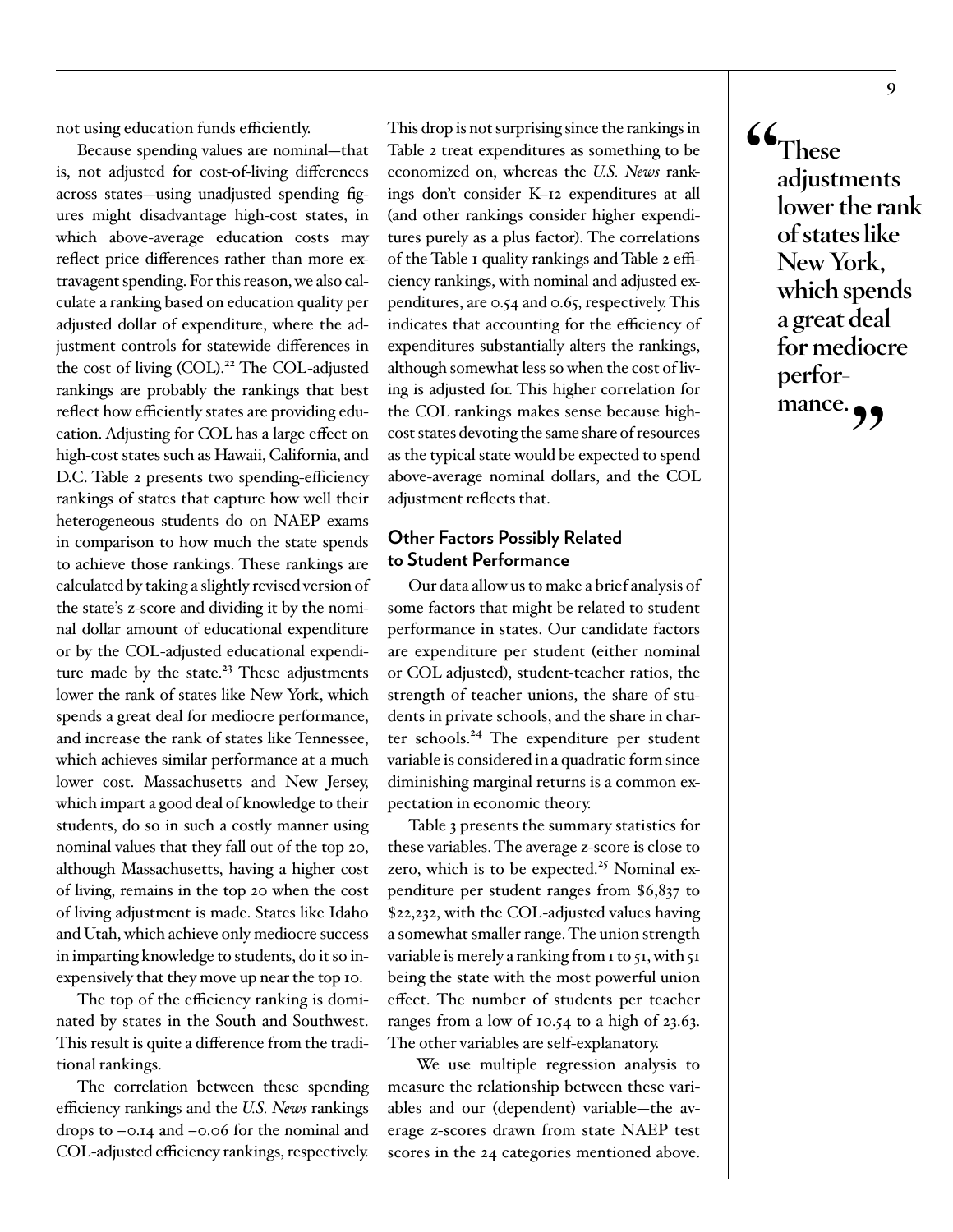# **Table 2**

**State rankings adjusted for student heterogeneity and expenditures** 

| <b>COL</b> * efficiency | <b>State</b>         | Efficiency rank**       | COL <sup>*</sup> efficiency | <b>State</b>  | Efficiency rank** |
|-------------------------|----------------------|-------------------------|-----------------------------|---------------|-------------------|
| $\mathbf{1}$            | Florida              | $\mathbf{1}$            | $27\,$                      | New Hampshire | 32                |
| $\overline{2}$          | Texas                | $\mathbf 2$             | 28                          | Ohio          | 21                |
| $\overline{5}$          | Virginia             | $\sqrt{ }$              | 29                          | Nebraska      | 22                |
| 4                       | Arizona              | $\overline{\mathbf{4}}$ | 30                          | Oregon        | 38                |
| 5                       | Georgia              | $\overline{3}$          | 31                          | Kansas        | 19                |
| 6                       | North Carolina       | 5                       | 32                          | Missouri      | 23                |
| $\boldsymbol{7}$        | Indiana              | $\boldsymbol{6}$        | 33                          | Delaware      | 30                |
| 8                       | South Dakota         | 8                       | 34                          | New Mexico    | 27                |
| 9                       | Colorado             | 10                      | 35                          | Minnesota     | 33                |
| $10$                    | Massachusetts        | 24                      | 36                          | lowa          | 28                |
| 11                      | Hawaii               | 41                      | 37                          | Wyoming       | 34                |
| 12                      | Utah                 | 9                       | 38                          | Connecticut   | 44                |
| 13                      | Maryland             | 25                      | 39                          | Pennsylvania  | 39                |
| 14                      | California           | 29                      | 40                          | Illinois      | 36                |
| 15                      | Idaho                | 11                      | 41                          | Michigan      | 35                |
| 16                      | Montana              | 13                      | 42                          | Rhode Island  | 46                |
| 17                      | District of Columbia | 37                      | 43                          | Vermont       | 45                |
| 18                      | Washington           | 17                      | 44                          | Wisconsin     | 42                |
| 19                      | Kentucky             | 14                      | 45                          | Arkansas      | 40                |
| $20\,$                  | Tennessee            | 12                      | 46                          | New York      | 49                |
| $21$                    | South Carolina       | 18                      | $47\,$                      | Louisiana     | 43                |
| 22                      | New Jersey           | 31                      | 48                          | Alaska        | 51                |
| 23                      | North Dakota         | $20\,$                  | 49                          | Maine         | 50                |
| $24$                    | Nevada               | 26                      | 50                          | Alabama       | 47                |
| 25                      | Mississippi          | 15                      | 51                          | West Virginia | 48                |
| $26\,$                  | Oklahoma             | 16                      |                             |               |                   |

\*COL = cost of living.

\*\*Using nominal dollars.

Sources: National Center for Education Statistics, 2017 NAEP Mathematics and Reading Assessments, [https://www.nationsreportcard.gov/](https://www.nationsreportcard.gov/reading_math_2017_highlights/) [reading\\_math\\_2017\\_highlights/;](https://www.nationsreportcard.gov/reading_math_2017_highlights/) and Missouri Economic Research and Information Center, Cost of Living Data Series 2017 Annual Average, [https://www.missourieconomy.org/indicators/cost\\_of\\_living.](https://www.missourieconomy.org/indicators/cost_of_living)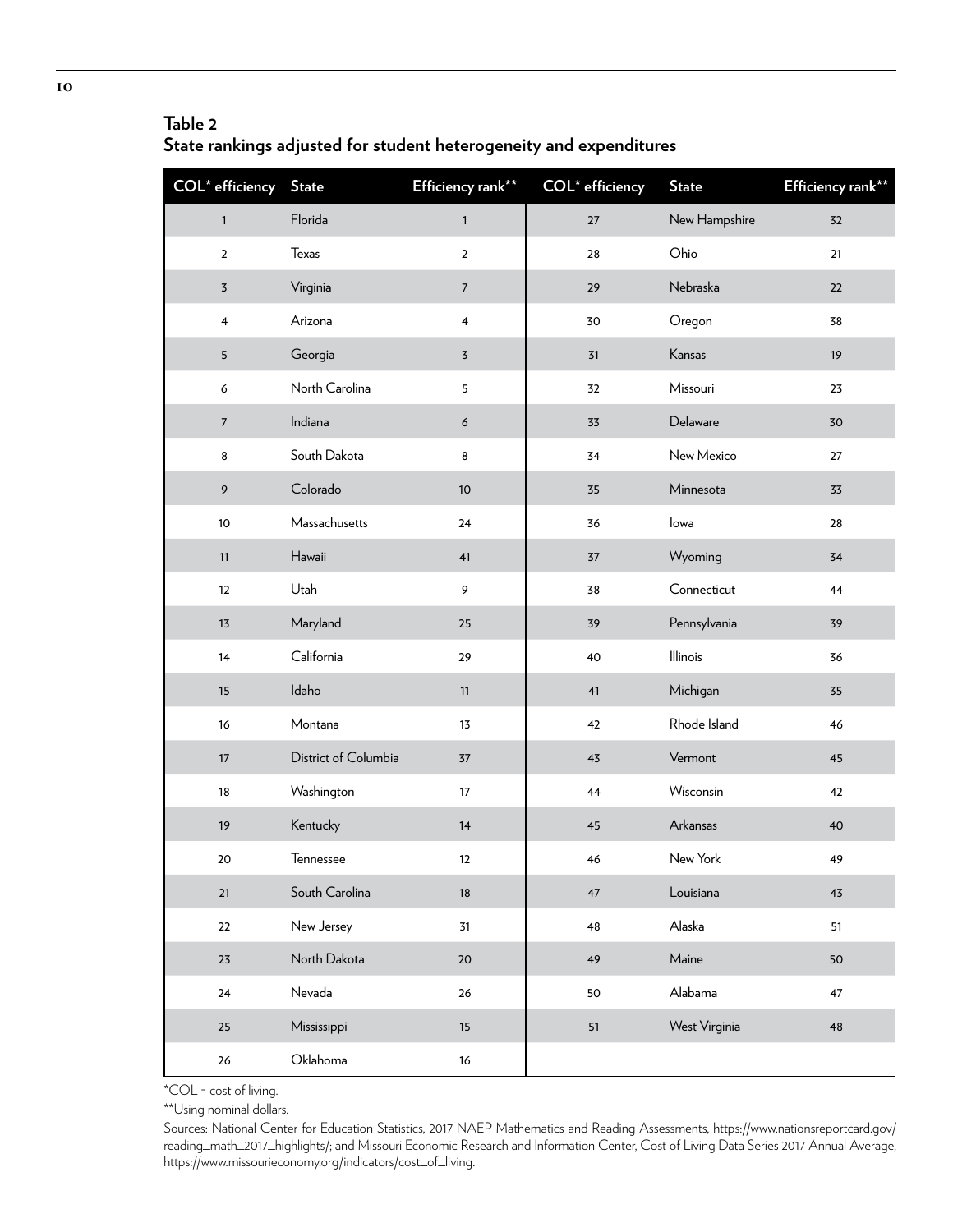Regression analysis can show how variables are related to one another but cannot demonstrate whether there is causality between a pair of variables where changes in one variable lead to changes in another variable.

Table 4 provides the regression results using COL expenditures (results on the left) or using nominal expenditures (results on the right). To save space, we only include the coefficients and *p*-values, the latter of which, when subtracted from one, provides statistical confidence levels. Those coefficients for variables that were statistically significant are marked with asterisks (one asterisk indicates a 90 percent confidence level and two a level of 95 percent).

The choice of nominal vs. COL expenditures leads to a large difference in the results. The COL-adjusted results are likely to lead to a greater number of correct conclusions.

Nominal expenditures per student are related in a positive and statistically significant manner to student performance up to a point, but the positive effect of expenditures

**Table 3**

**Summary statistics** 

# per student declines as expenditures per student increase. The coefficients on the two expenditure-per-student variables indicate that additional nominal spending is no longer related to performance when nominal spending gets to a level of \$18,500 per student, a level that is exceeded by only a handful of states.<sup>26</sup> The predicted decline in student performance for the few states exceeding the \$18,500 limit, assuming causality from spending to performance, is quite small (approximately two rank positions for the state with the largest expenditure), $27$  so that this evidence is best interpreted as supporting a view that the states with the highest spending have reached a saturation point beyond which no more gains can be made.<sup>28</sup>

Using COL-adjusted values, however, starkly changes results. With COL values, no significant relationship is found between spending and student performance, either in magnitude or statistical significance. This does not necessarily imply that spending overall has no effect on outcomes (assuming causality), but merely

**"With COL values, no significant relationship is found between spending and student performance, either in magnitude or statistical signif**icance.<sub>?</sub>

| <b>Variables</b>                       | No. of observations | Mean            | Minimum     | <b>Maximum</b> |
|----------------------------------------|---------------------|-----------------|-------------|----------------|
| $7$ -score                             | 51                  | $-0.0488$       | $-1.5177$   | 1.2213         |
| Expenditure per student (nominal, COL) | 51                  | 12,256 / 11,548 | 6,837/7,117 | 22,232 /17,631 |
| Union strength                         | 51                  | 26              |             | 51             |
| Students per teacher                   | 51                  | 15.42           | 10.54       | 23.63          |
| Private school share of students       | 51                  | 0.079           | 0.02        | 0.165          |
| Charter share of students              | 51                  | 0.05            | 0           | 0.431          |
| Voucher dummy                          | 51                  | 0.294           | $\Omega$    |                |

Sources: National Center for Education Statistics, 2017 NAEP Mathematics and Reading Assessments, [https://www.nationsreportcard.gov/](https://www.nationsreportcard.gov/reading_math_2017_highlights/) [reading\\_math\\_2017\\_highlights/;](https://www.nationsreportcard.gov/reading_math_2017_highlights/) Missouri Economic Research and Information Center, Cost of Living Data Series 2017 Annual Average, [https://www.missourieconomy.org/indicators/cost\\_of\\_living;](https://www.missourieconomy.org/indicators/cost_of_living) National Center for Education Statistics, *Digest of Education Statistics*: *2017*, Table 236.65, [https://nces.ed.gov/programs/digest/d17/tables/dt17\\_236.65.asp?current=yes](https://nces.ed.gov/programs/digest/d17/tables/dt17_236.65.asp?current=yes); Amber M. Winkler, Janie Scull, and Dara Zeehandelaar, "How Strong are Teacher Unions? A State-By-State Comparison," Thomas B. Fordham Institute and Education Reform Now, 2012; *Digest of Education Statistics*: *2017*, Table 208.40, [https://nces.ed.gov/programs/digest/d17/tables/dt17\\_208.40.asp?current=yes;](https://nces.ed.gov/programs/digest/d17/tables/dt17_208.40.asp?current=yes) National Center for Education Statistics, Private School Universe Survey, <https://nces.ed.gov/surveys/pss/>; charter school share determined by dividing the total enrollment in charter schools by the total enrollment in all public schools for each state, *Digest of Education Statistics*: *2017*, Table 216.90, [https://nces.ed.gov/programs/digest/d17/tables/dt17\\_216.90.asp?current=yes](https://nces.ed.gov/programs/digest/d17/tables/dt17_216.90.asp?current=yes), and *Digest of Education Statistics*: *2016*, Table 203.20, [https://nces.ed.gov/programs/digest/d16/tables/dt16\\_203.20.asp](https://nces.ed.gov/programs/digest/d16/tables/dt16_203.20.asp).; and Education Commission of the States, "50-State Comparison: Vouchers," March 6, 2017, [http://www.ecs.org/50-state-comparison-vouchers/.](http://www.ecs.org/50-state-comparison-vouchers/)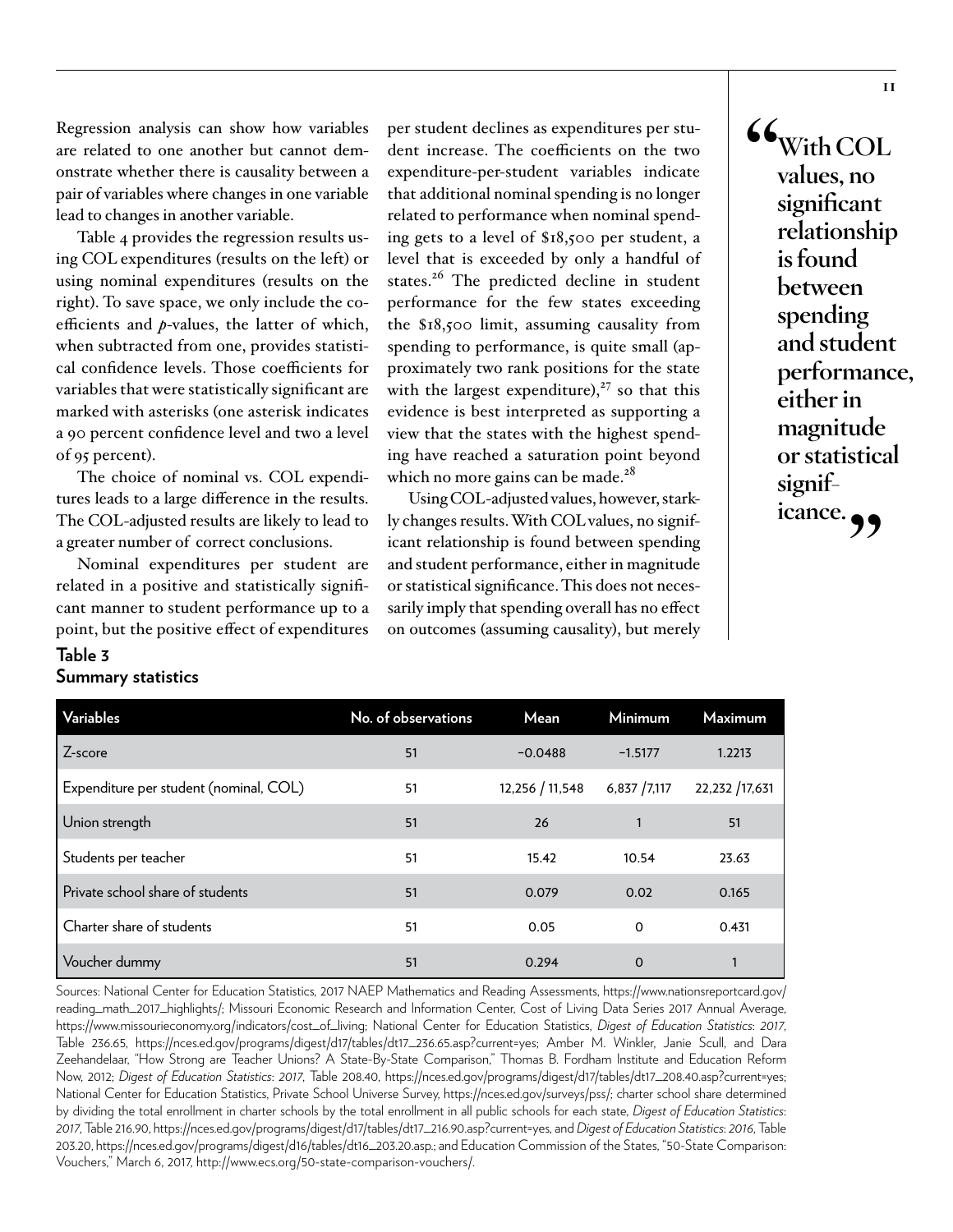# **Table 4 Multiple regression results explaining quality of education**

| Variable                           | Cost of living adjusted |            | <b>Nominal dollars</b> |            |
|------------------------------------|-------------------------|------------|------------------------|------------|
|                                    | Coefficient             | $p$ -value | Coefficient            | $p$ -value |
| Expenditure per student            | 3.89E-05                | 0.871      | $3.75E - 04$           | 0.062      |
| Expenditure per student<br>squared | $-2.75F-10$             | 0.977      | $-1.04F - 08$          | 0.089      |
| Union strength                     | $-0.01125$              | 0.091      | $-0.024$               | 0.026      |
| Students per teacher               | $-0.04499$              | 0.219      | 0.013                  | 0.755      |
| Private school share of students   | $-0.68112$              | 0.823      | $-1.193$               | 0.691      |
| Charter share of students          | 1.96458                 | 0.033      | 1.098                  | 0.342      |
| Vouchers allowed                   | $-0.18267$              | 0.435      | $-0.14306$             | 0.538      |
| Constant                           | 0.53484                 | 0.765      | $-2.44191$             | 0.11       |
| R-squared/observations             | 0.15                    | 51         | 0.217                  | 51         |

Sources: National Center for Education Statistics, 2017 NAEP Mathematics and Reading Assessments, [https://www.nationsreportcard.](https://www.nationsreportcard.gov/reading_math_2017_highlights/) [gov/reading\\_math\\_2017\\_highlights/](https://www.nationsreportcard.gov/reading_math_2017_highlights/); Missouri Economic Research and Information Center, Cost of Living Data Series 2017 Annual Average, [https://www.missourieconomy.org/indicators/cost\\_of\\_living;](https://www.missourieconomy.org/indicators/cost_of_living) National Center for Education Statistics, *Digest of Education Statistics*: *2017*, Table 236.65, [https://nces.ed.gov/programs/digest/d17/tables/dt17\\_236.65.asp?current=yes](https://nces.ed.gov/programs/digest/d17/tables/dt17_236.65.asp?current=yes); Amber M. Winkler, Janie Scull, and Dara Zeehandelaar, "How Strong are Teacher Unions? A State-By-State Comparison," Thomas B. Fordham Institute and Education Reform Now, 2012; *Digest of Education Statistics*: *2017*, Table 208.40, [https://nces.ed.gov/programs/digest/d17/](https://nces.ed.gov/programs/digest/d17/tables/dt17_208.40.asp?current=yes) [tables/dt17\\_208.40.asp?current=yes;](https://nces.ed.gov/programs/digest/d17/tables/dt17_208.40.asp?current=yes) National Center for Education Statistics, Private School Universe Survey, [https://nces.ed.gov/](https://nces.ed.gov/surveys/pss/) [surveys/pss/](https://nces.ed.gov/surveys/pss/); charter school share determined by dividing the total enrollment in charter schools by the total enrollment in all public schools for each state, *Digest of Education Statistics*: *2017*, Table 216.90, [https://nces.ed.gov/programs/digest/d17/tables/dt17\\_216.90.](https://nces.ed.gov/programs/digest/d17/tables/dt17_216.90.asp?current=yes) [asp?current=yes](https://nces.ed.gov/programs/digest/d17/tables/dt17_216.90.asp?current=yes), and *Digest of Education Statistics*: *2016*, Table 203.20, [https://nces.ed.gov/programs/digest/d16/tables/dt16\\_203.20.](https://nces.ed.gov/programs/digest/d16/tables/dt16_203.20.asp) [asp](https://nces.ed.gov/programs/digest/d16/tables/dt16_203.20.asp).; and Education Commission of the States, "50-State Comparison: Vouchers," March 6, 2017, [http://www.ecs.org/50-state](http://www.ecs.org/50-state-comparison-vouchers/)[comparison-vouchers/](http://www.ecs.org/50-state-comparison-vouchers/).

that most states have reached a sufficient level of spending such that additional spending does not appear to be related to achievement as measured by these test scores. This is a different conclusion from that based on nominal expenditures. These different results imply that care must be taken, not just to ensure that achievement test scores are disaggregated in analyses of educational performance, but also that if expenditures are used in such analyses, they are adjusted for cost of living differentials.

The union strength variable in Table 4 has a substantial and statistically significant negative relationship with student achievement. The coefficient in the nominal expenditure regressions suggests a relationship such that if a state went from having the weakest unions to

the strongest unions, holding the other education factors constant, that state would have a decrease in its z-score of over 1.22 (0.024  $\times$  51). To put this in perspective, note in Table 3 that the z-scores vary from a high of 1.22 to a low of –1.51, a range of 2.73. Thus, the shift from weakest to strongest unions would move a state down about 45 percent of the way through this total range, or equivalently, alter the rank of the state by about 23 positions.<sup>29</sup> This is a dramatic result. The COL regressions also show a large relationship, but it is only about half the magnitude of the coefficient in the nominal expenditure regressions. This negative relationship suggests an obvious interpretation. It is well known that teachers' unions aim to increase wages for their members, which may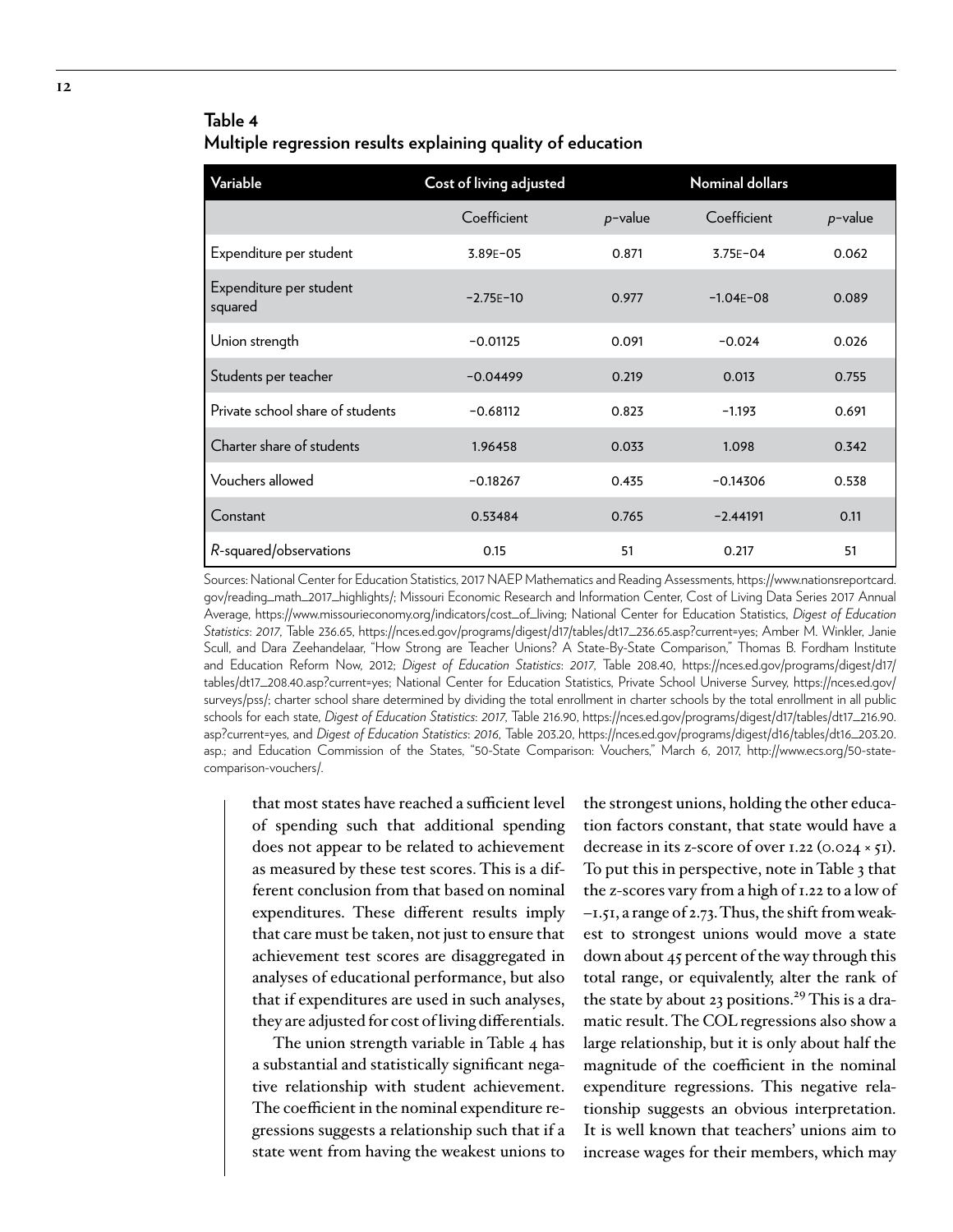increase student performance if higher quality teachers are drawn to the higher salaries. Such a hypothesis is inconsistent with the finding here, which is instead consistent with the view that unions are negatively related to student performance, presumably by opposing the removal of underperforming teachers, opposing merit-based pay, or because of union work rules. While much of the empirical literature finds positive relationships between unionization and student performance, studies that most effectively control for heterogeneous student populations, as we have, tend to find more negative relationships, such as those found here.30

Our results also indicate that having a greater share of students in charter schools is positively related to student achievement, with the result being statistically significant in the COL regressions but not in the nominal expenditure regressions. The size of the relationship is fairly small, however, indicating, if the relationship were causal, that when a state increases its share of students in charter schools from 0 to 50 percent (slightly above the level of the highest observation) it would be expected to have an increase in rank of only 0.9 positions ( $0.5 \times 1.8$ ) in the COL regression and about half of that in the nominal expenditure regressions (where the coefficient is not statistically significant). $3<sup>1</sup>$  Given that there is great heterogeneity in charter schools both within and between states, it is not surprising that our rather simple statistical approach does not find much of a relationship.

We also find that the share of students in private schools has a small negative relationship with the performance of students in public schools, but the level of statistical confidence is far too low for these results to be given any credence. (Although private school students take the NAEP exam, the NAEP data we use are based only on public school students.) Similarly, the existence of vouchers appears to have a negative relationship to achievement, but the high *p*-values tell us we cannot have confidence in those results.

There is some slight evidence, based on

the COL regression, that higher studentteacher ratios have a small negative relationship with student performance, but the level of statistical confidence is below normally accepted levels. Though having more students per teacher is theorized to be negatively related to student performance, the empirical literature largely fails to find consistent effects of student-teacher ratios and class size on student performance.<sup>32</sup> We should not be too surprised that student-teacher ratios do not appear to have a clear relationship with learning since the student-teacher ratios used here are aggregated for entire states, merging together many different classrooms in elementary, middle, and high schools.

#### SOME LIMITATIONS

Although this study constitutes a significant improvement on leading state education rankings, it retains some of their limitations.

If the makers of state education rankings were to be frank, they would acknowledge that the entire enterprise of ranking state-level systems is only a blunt instrument for judging school quality. There exists substantial variation in educational quality within states. Schools differ from district to district and within districts. We generally dislike the idea of painting the performance of all schools in a given state with the same brush. However, statelevel rankings do provide an intuitively pleasing basis for lawmakers and interested citizens to compare state education policies. Because state rankings currently play such a prominent role in the public debate on education policy, their more glaring methodological defects detailed above demand rectification. Any state ranking is nonetheless limited by aggregation inherent at the state-level unit of analysis.

Another limitation to our study, common to virtually all state education rankings, is that we treat the result of education as a onedimensional variable. Of course, educational results are multifaceted and more complex than a single measure could capture. A standardized test may not pick up potentially important **"Unions are negatively related to student performance.**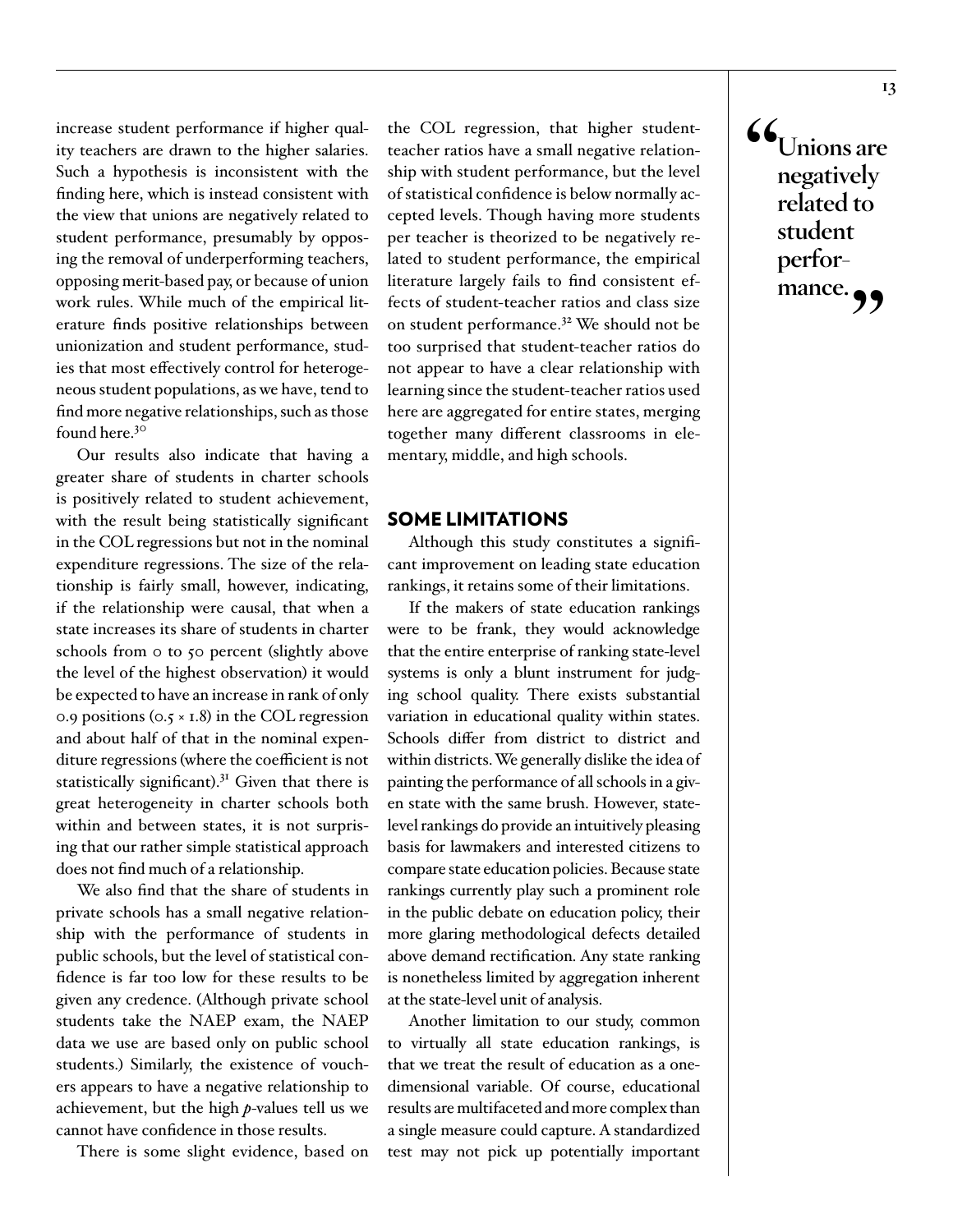**"These results run counter to conventional wisdom that the best education is found in northern and eastern states with powerful unions and high expen**ditures.

qualities such as creativity, critical thinking, or grit. Part of the problem is that there is no accepted measurement of those attributes.

We also are using a data snapshot that reflects measures of learning at a particular moment in time. However, the performance of students at any grade level depends on their education at all prior grade levels. A ranking of states based on student performance is the culmination of learning over a lengthy time period. An implicit assumption in creating such rankings is that the quality of various school systems changes slowly enough for a snapshot in one year to convey meaningful information about the school system as it exists over the entire interval in which learning occurred. This assumption allows us to attribute current or recent student performance, which is largely based on past years of teaching, to the teaching quality currently found in these schools. This assumption is present in most state rankings but may obscure sudden and significant improvement, or deterioration, in student knowledge that occurs in discrete years.

#### **CONCLUSIONS**

While the state level may be too aggregated a unit of analysis for the optimal examination of educational outcomes, state rankings are frequently used and discussed. Whether based appropriately on learning outcomes or inappropriately on nonlearning factors, comparisons between states greatly influence the public discourse on education. When these rankings fail to account for the heterogeneity of student populations, however, they skew results in favor of states with fewer socioeconomically challenged students.

Our ranking corrects these problems by focusing on outputs and the value added to each of the demographic groups the state education system serves. Furthermore, we consider the cost-effectiveness of education spending in U.S. states. States that spend efficiently should be recognized as more successful than states paying larger sums for similar or worse outcomes.

Adjusting for the heterogeneity of

students has a powerful effect on the assessments of how well states educate their students. Certain southern and western states, such as Florida and Texas, have much better student performances than appears to be the case when student heterogeneity is not taken into account. Other states, such as Maine and Rhode Island in New England, fall substantially. These results run counter to conventional wisdom that the best education is found in northern and eastern states with powerful unions and high expenditures.

This difference is even more pronounced when spending efficiency, a factor generally neglected in conventional rankings, is taken into account. Florida, Texas, and Virginia are seen to be the most efficient in terms of quality achieved per COL-adjusted dollar spent. Conversely, West Virginia, Alabama, and Maine are the least efficient. Some states that do an excellent job educating students, such as Massachusetts and New Jersey, also spend quite lavishly and thus fall considerably when spending efficiency is considered.

Finally, we examine some factors thought to influence student performance. We find evidence that state spending appears to have reached a point of zero returns and that unionization is negatively related to student performance, and some evidence that charter schools may have a small positive relationship to student achievement. We find little evidence that class size, vouchers, or the share of students in private schools have measurable effects on state performance.

Which state education systems are worth emulating and which are not? The conventional answer to this question deserves to be reevaluated in light of the results presented in this report. We hope that our rankings will better inform pundits, policymakers, and activists as they seek to improve K–12 education.

#### APPENDIX

Conventional education-ranking methodologies based on NAEP achievement tests are likely to skew results. In this Appendix,

**14**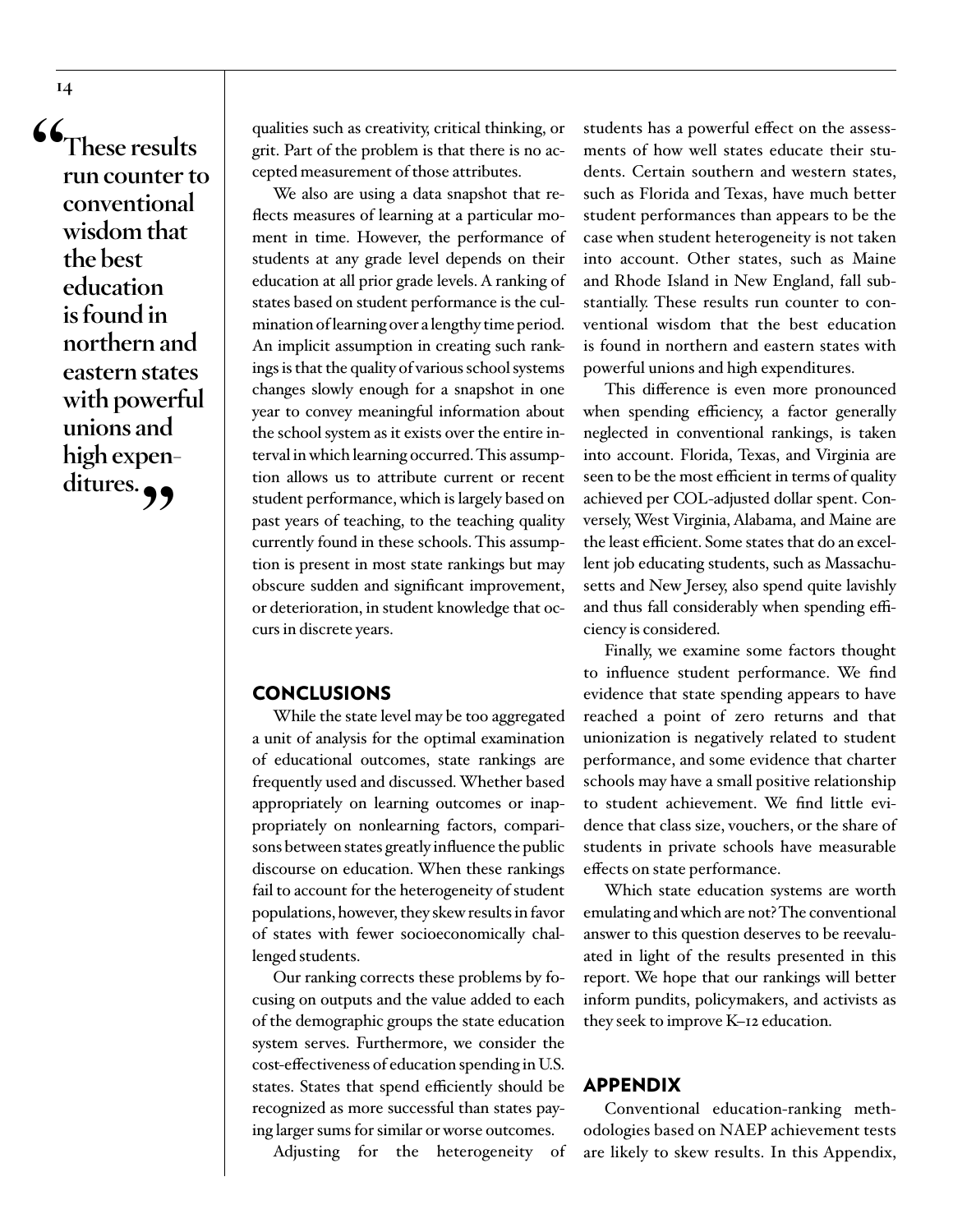we provide a simple example of how and why that happens.

Our example assumes two types of students and three types of schools (or state school systems). The two columns on the right in appendix Table 1 denote different types of student, and each row represents a different school. School B is assumed to be 10 percent better than School A, and School C is assumed to be 20 percent better than School A, regardless of the student type being educated.

There are two types of students; S2 students are better prepared than S<sub>1</sub> students. Students of the same type score differently on standard exams depending on which school they are in, but the two student types also perform differently from each other no matter which school they attend. Depending on the proportions of each type of student in a given school, a school's rank may vary substantially if the wrong methodology is used.

An informative ranking should reflect each school's relative performance, and the scores on which the rankings are based should reflect the 10 percent difference between School A and School B, and the 20 percent difference between School A and School C. Obviously, a reliable ranking mechanism should place School A in 3rd place, B in 2nd, and C in 1st.

However, problems arise for the typical ranking procedure when schools have different proportions of student types. The appendix Table 2 shows results from a typical ranking procedure under two different population scenarios.

School ranking 1 shows what happens when 75 percent of School A's students are type S2 and 25 percent are type S1; School B's students are split 50-50 between types S1 and S2; and School C's students are 75 percent type S<sub>I</sub> and 25 percent type  $S_2$ .  $33$ 

Because School A has a disproportionately large share of the stronger S2 students, it scores above the other two schools even though School A is the weakest school. Ranking 1 completely inverts the correct ranking of schools. This example, detailed in appendix Table 2, demonstrates how rankings that do not take the heterogeneity of students and the proportions of each type of student in each school into account can give entirely misleading results.

Conversely, school ranking 2 reverses the student populations of schools A and C. School C now also has more of the strongest students. The rankings are correctly ordered, but the underlying data used for the rankings greatly exaggerate the superiority of School C. Comparing the scores of the three schools, School B appears to be 32 percent better than School A and School C appears to be 68 percent better than School A, even though we know (by construction) that the correct values are 10 percent and 20 percent, respectively. School ranking 2 only happens to get the order right because there are no intermediary schools whose rankings would be improperly altered by the exaggerated scores of schools A and C in ranking 2.

The ranking methodology used in this paper, by contrast, compares each school for each type of student separately. It measures quality by looking at the numbers in appendix Table I and noting that each type of student at School B scores 10 percent higher than the same type of student at School A, and each type of student at School C scores 20 percent

|          | School quality | Student 1 (S1) score | Student 2 (S2) score |
|----------|----------------|----------------------|----------------------|
| School A |                | 50                   | 100                  |
| School B | 1.1            | 55                   | 110                  |
| School C | 1.2            | 60                   | 120                  |

# **Table 1 Example of students and scores**

Source: Author calculations.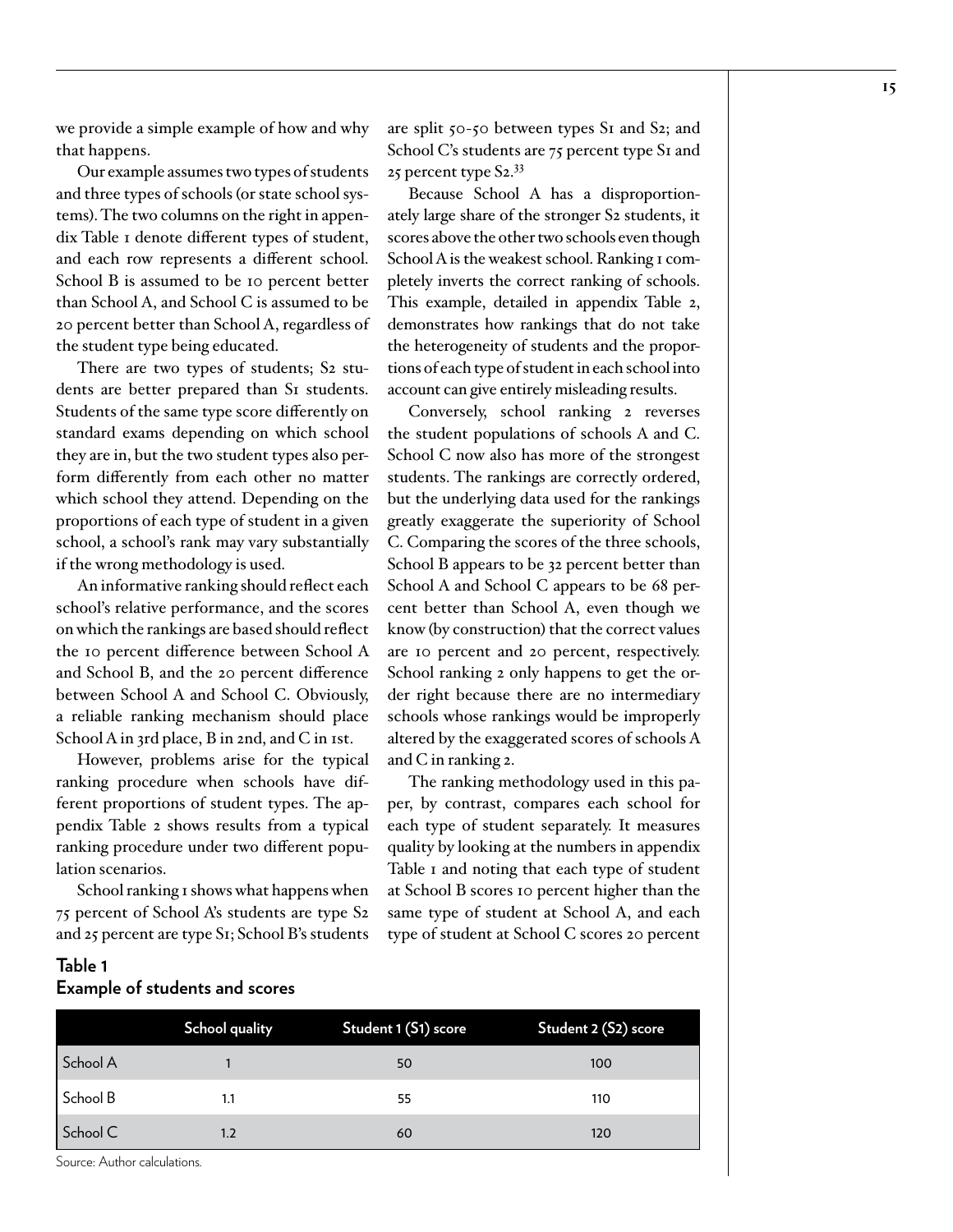#### **Table 2**

**Rankings not accounting for heterogeneity**

| School ranking 1          | Score | Rank           |
|---------------------------|-------|----------------|
| School A [1/4 S1, 3/4 S2] | 87.5  | 1              |
| School B [1/2 S1, 1/2 S2] | 82.5  | $\overline{2}$ |
| School C [3/4 S1, 1/4 S2] | 75    | 3              |
|                           |       |                |
| School ranking 2          | Score | Rank           |
| School A [3/4 S1, 1/4 S2] | 62.5  | 3              |
| School B [1/2 S1, 1/2 S2] | 82.5  | $\overline{2}$ |

Source: Author calculations.

higher than the same type of student at School A. That is what makes our methodology conceptually superior to prior methodologies.

If all schools happened to have the same share of different types of students, a possibility not shown in appendix Table 2, the conventional ranking methodology used by *U.S. News* would work as well as our rankings. But our analysis in this paper has shown that schools and school systems in the real world have very different student populations, which is why our rankings differ so much from previous rankings. Our general methodology isn't just hypothetically better under certain demographic assumptions; rather, it is better under any and all demographic circumstances.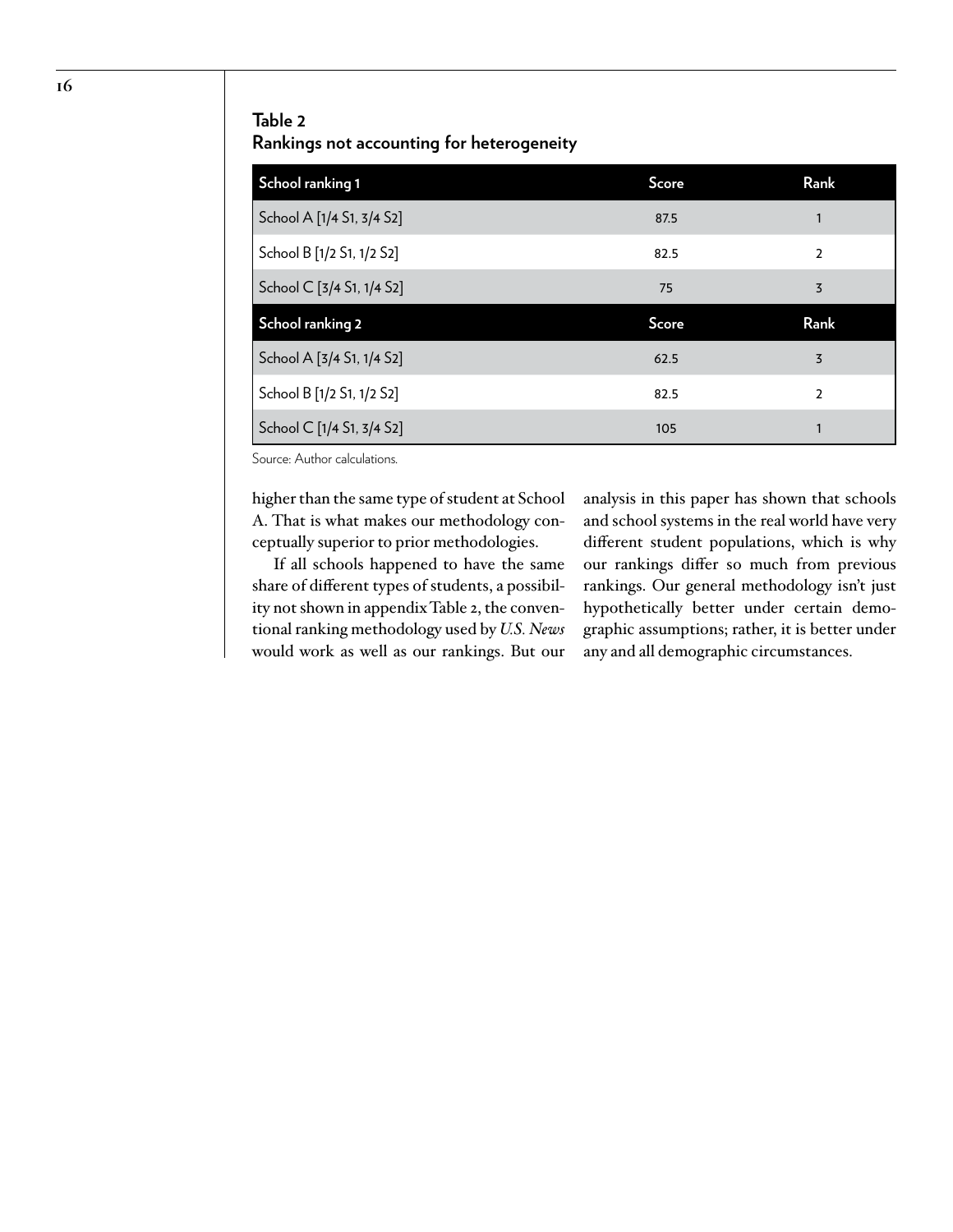#### NOTES

1. "Pre-K–12 Education Rankings: Measuring How Well States Are Preparing Students for College," *U.S. News & World Report*, May 18, 2018, [https://www.usnews.com/news/best-states/rankings/](https://www.usnews.com/news/best-states/rankings/education/prek-12) [education/preK–12](https://www.usnews.com/news/best-states/rankings/education/prek-12). Others include those by Wallet Hub, *Education Week*, and the American Legislative Exchange Council.

2. Govs. Phil Murphy of New Jersey and Greg Abbott of Texas recently sparred over the virtues and vices of their state business climates, including their education systems, in a pair of newspaper articles. Greg Abbott, "Hey, Jersey, Don't Move to Fla. to Avoid High Taxes, Come to Texas. Love, Gov. Abbott," *Star-Ledger*, April 17 2018, [http://www.nj.com/opinion/index.](http://www.nj.com/opinion/index.ssf/2018/04/hey_jersey_dont_move_to_fla_to_avoid_high_taxes_co.html) [ssf/2018/04/hey\\_jersey\\_dont\\_move\\_to\\_fla\\_to\\_avoid\\_high\\_](http://www.nj.com/opinion/index.ssf/2018/04/hey_jersey_dont_move_to_fla_to_avoid_high_taxes_co.html) [taxes\\_co.html;](http://www.nj.com/opinion/index.ssf/2018/04/hey_jersey_dont_move_to_fla_to_avoid_high_taxes_co.html) and Phil Murphy, "NJ Gov. Murphy to Texas Gov. Abbott: Back Off from Our People and Companies," *Dallas Morning News*, April 18, 2018, [https://www.dallasnews.com/](https://www.dallasnews.com/opinion/commentary/2018/04/18/nj-gov-murphy-texas-gov-abbott-back-people-companies) [opinion/commentary/2018/04/18/nj-gov-murphy-texas-gov](https://www.dallasnews.com/opinion/commentary/2018/04/18/nj-gov-murphy-texas-gov-abbott-back-people-companies)[abbott-back-people-companies](https://www.dallasnews.com/opinion/commentary/2018/04/18/nj-gov-murphy-texas-gov-abbott-back-people-companies).

3. Bryce Covert, "Oklahoma Teachers Strike for a 4th Day to Protest Rock-Bottom Education Funding," *Nation*, April 5, 2018.

4. We are aware of an earlier discussion by Dave Burge in a March 2, 2011, posting on his "Iowahawk" blog, discussing the mismatch between state K–12 rankings with and without accounting for heterogeneous student populations, [http://iowahawk.typepad.](http://iowahawk.typepad.com/iowahawk/2011/03/longhorns-17-badgers-1.html) [com/iowahawk/2011/03/longhorns-17-badgers-1.html.](http://iowahawk.typepad.com/iowahawk/2011/03/longhorns-17-badgers-1.html) A 2015 report by Matthew M. Chingos, "Breaking the Curve," https:// www.urban.org/research/publication/breaking-curve-promisesand-pitfalls-using-naep-data-assess-state-role-student-achievement, published by the Urban Institute, is a more complete discussion of the problems of aggregation and presents on a separate webpage updated rankings of states that are similar to ours, but it does not discuss the nature of the differences between its rankings and the more traditional rankings. Chingos uses more controls than just ethnicity, but the extra controls have only minor effects on the rankings. He also uses the more complete "restricted use" data set from the National Assessment of Education Progress (NAEP), whereas we use the less complete but more readily available public NAEP data. One advantage of our analysis, in a society obsessed with STEM proficiency, is that we use the science test in addition to math and reading, whereas Chingos only uses math and reading.

5. For a recent example of the spending hypothesis see Paul Krugman, "We Don't Need No Education," *New York Times*, April 23, 2018. Krugman approvingly cites California and New York as positive examples of states that have considerably raised teacher pay over the last two decades, implying that such states would do a better job educating students. As noted in this paper, both states rank below average in educating their students.

6. We assume, as do other rankings that use NAEP data, that the NAEP tests assess student performance on material that students should be learning and therefore reflect the success of a school system in educating its students. It is of course possible that standardized tests do not correctly measure educational success. This would be a particular problem if some schools alter their teaching to focus on doing well on those tests while other schools do not. We think this is less of a problem for NAEP tests because most grades and most teachers are not included in the sample, meaning that when teacher pay and school funding are tied to performance on standardized tests, they will be tied to tests other than NAEP.

7. Since 1969, the NAEP test has been administered by the National Center for Education Statistics within the U.S. Department of Education. Results are released annually as "the nation's report card." Tests in several subjects are administered to 4th, 8th, and sometimes 12th graders. Not every state is given every test in every year, but all states take the math and reading tests at least every two years. The National Assessment Governing Board determines which test subjects will be administered each year. In the analysis below, we use the most recent data for math and reading tests, from 2017, and the science test is from 2015. NAEP tests are not given to every student in every state, but rather, results are drawn from a sample. Tests are given to a sample of students within each jurisdiction, selected at random from schools chosen so as to reflect the overall demographic and socioeconomic characteristics of the jurisdiction. Roughly 20–40 students are tested from each selected school. In a combined national and state sample, there are approximately 3,000 students per participating jurisdiction from approximately 100 schools. NAEP 8th grade test scores are a component of *U.S. News*' state K–12 education rankings, but are highly aggregated.

8. As direct measures of student learning for the entire student body, NAEP scores should form the basis of any state rankings of education. Nevertheless, rankings such as *U.S. News*' include not only NAEP scores, but other variables that do not measure learning, such as graduation rates, pre-K education quality/ enrollment, and ACT/SAT scores, which measure learning but are not, in many cases, taken by all students in a state and are likely to be highly correlated with NAEP scores. We believe that these other measures do not belong in a ranking of state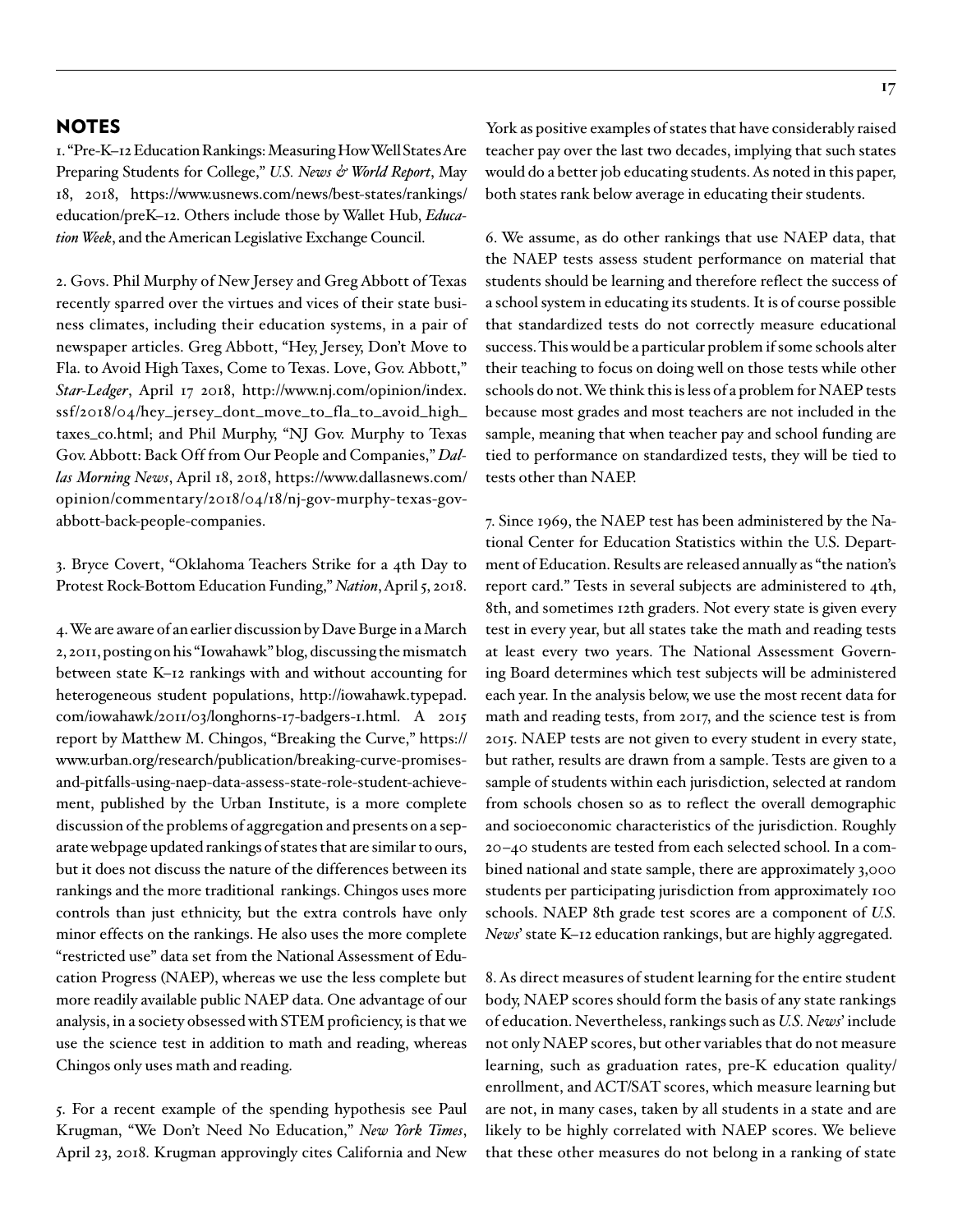#### **18**

education quality.

9. "Quality Counts 2018: Grading the States," *Education Week*, January 2018, [https://www.edweek.org/ew/collections/quality](https://www.edweek.org/ew/collections/quality-counts-2018-state-grades/index.html)[counts-2018-state-grades/index.html](https://www.edweek.org/ew/collections/quality-counts-2018-state-grades/index.html). The three broad components used in this ranking include "chance for success," "state finances," and "K–12 achievement."

10. Informed by such rankings, it's no wonder the public debate on education typically assumes more spending is always better, even in the absence of corresponding improvements in student outcomes.

11. NAEP data also include scores for the ethnic categories "American Indian/Native Alaskan," and "Two or More." However, too few states had sufficient data for these scores to be a reliable indicator of the performance of these groups in that state. These populations are small enough in number to exclude from our analysis.

12. Not all states give all the tests (e.g., science test) to their students. While every state must have students take the math and reading tests at least every two years, the National Assessment Governing Board determines which other tests will be given to which states.

13. Because Iowa lacks enough Asian fourth and eighth grade students to provide a reliable average from the NAEP sample, NAEP does not have scores for Asian fourth graders in any subject or Asian eighth graders in science. This lowers the number of possible tests in Iowa from 24 to 20.

14. Our rankings assume that students in each ethnic group are similar across states. Although this assumption may not always be correct, it is more realistic than the assumption made in other rankings that the entire student population is similar across states.

15. For example, Washington, Utah, North Dakota, New Hampshire, Nebraska, and Minnesota also shut out Texas on all six tests (math, reading, science, 4th and 8th grades) under the assumption of homogeneous student populations. Nevertheless, Texas dominates all these states when comparisons are made using the full set of 24 exams that allow for student heterogeneity. Six states change by more than 24 positions depending on whether they are ranked using aggregated or disaggregated NAEP scores.

16. There are other categories in the NAEP data not directly

related to race. Several of these (e.g., disability status, English language learner status, gender) have only minuscule effects on rankings and thus are ignored in our analysis. Among these nonracial factors, the most important is whether the student qualifies for subsidized school lunches, a proxy for family income. We do not include this variable in our analysis because the income requirements determining which students qualify for subsidized lunches are the same for all states in the contiguous United States, despite considerable differences in cost of living between jurisdictions. High cost of living states can have costs 85 percent higher than low cost of living states. High cost of living states will have fewer students qualify for subsidized lunches, and low cost of living states will have more students qualify than would be the case if cost of living adjustments were made. Because the distribution of cost of living values across states is not symmetrical, the difference in scores between students with subsidized lunches and students without, across states, is likely to be biased. This bias is pertinent to our examination of state education systems and student performance, so we exclude it from our analysis. Its inclusion would only have had a minor effect on our rankings, however, since the correlation between a state ranking that includes this variable (at half the importance of the four equally weighted ethnicity variables) with one that excludes it is 0.92. A different nonracial variable is the parents' education level, but this variable has the deficiency of only being available for eighth grade and not fourth grade students.

17. While we would have preferred to include test scores for 12th grade students, the data were not sufficiently complete to do so. While the NAEP test is given to 12th graders, it was only given to a national sample of students in 2015, and the most recent state averages available are from 2013. Even these 2013 state averages did not have a sufficient number of students from many of the ethnic groups we consider, and many states lacked a large number of observations. Because of the relatively incomplete data for 12th graders, we chose to include only 4th and 8th grade test scores. Note that *U.S. News* only includes state averages for 8th grade math and reading tests in their rankings.

18. When states do not report scores for each of the 24 NAEP categories, those states have their average scores calculated based on the exams that are reported.

19. We equate the importance of each of the 24 tests by forming, for each of the 24 possible exams, a z-score for each state, under the assumption that these state test scores have a normal distribution. The z-statistic for each observation is the difference between a particular state's test score and the average score for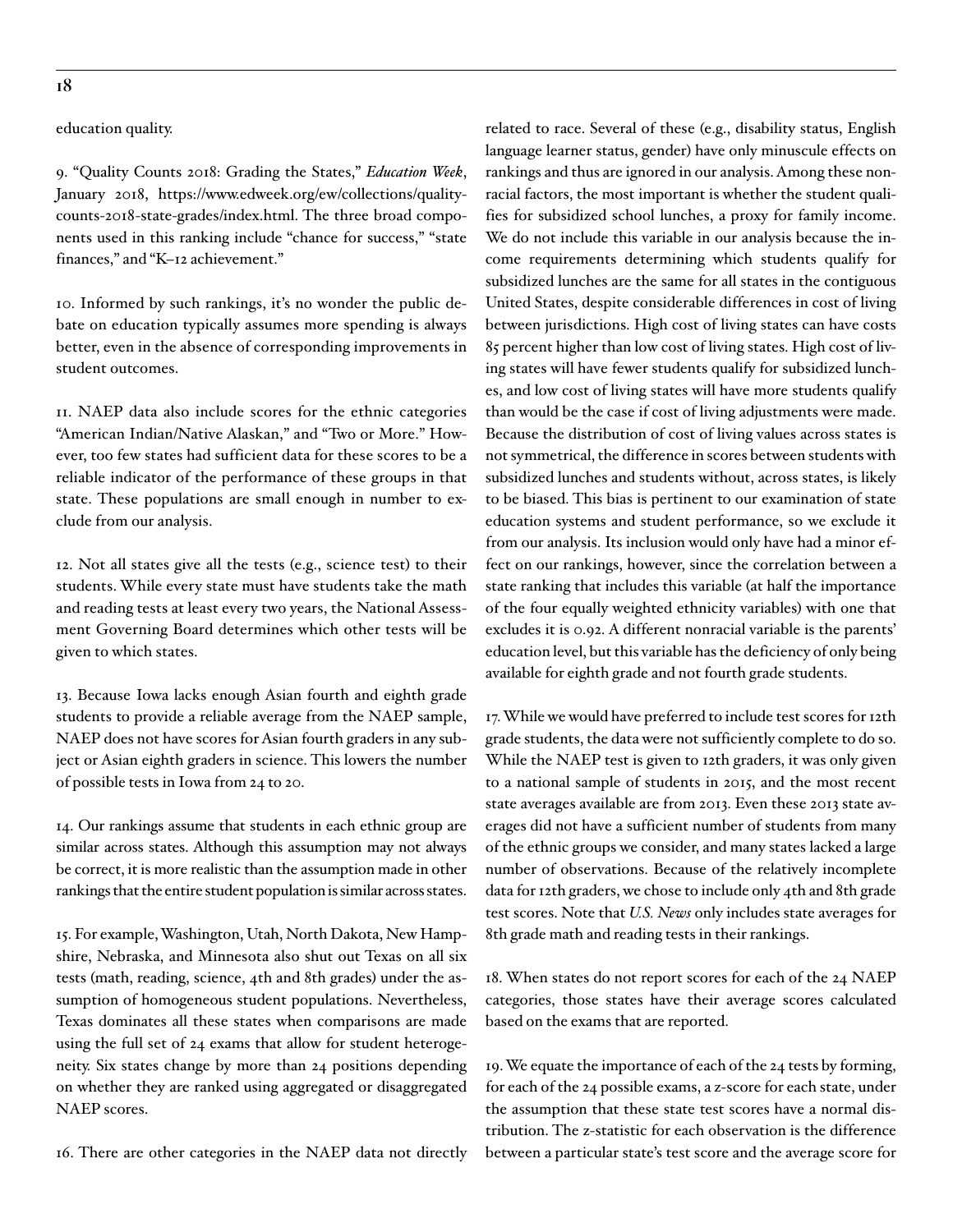all states, divided by the standard deviation of those scores over the states. Our overall ranking is merely the average z-score for each state. Thus, exams with greater variations or higher or lower mean scores do not have greater weight than any other test in our sample. The z-score measures how many standard deviations a state is above or below the mean score calculated over all states. One might argue that we should use an average weighted by the share of students, but we choose to give each group equal importance. If we had used population weights, the rankings would not have changed very much because the correlation between the two sets of scores is 0.86, and four of the top-five and four of the bottom-five states remain the same.

20. Without listing all of Florida's 24 scores, its lowest 5 (out of the 51 states, in reverse order) are ranked 27, 21, 20, 19, and 10. The rest are all ranked in the top 10, with 12 of Florida's test scores among the top 5 states.

21. Some 89 percent are college educated. See for example, David Alpert, "DC Has Almost No White Residents without College Degrees," GGW.org, August 29, 2016, [https://ggwash.](https://ggwash.org/view/42563/dc-has-almost-no-white-residents-without-college-degrees-its-a-different-story-for-black-residents) [org/view/42563/dc-has-almost-no-white-residents-without](https://ggwash.org/view/42563/dc-has-almost-no-white-residents-without-college-degrees-its-a-different-story-for-black-residents)[college-degrees-its-a-different-story-for-black-residents.](https://ggwash.org/view/42563/dc-has-almost-no-white-residents-without-college-degrees-its-a-different-story-for-black-residents)

22. The statewide cost of living adjustments are taken from the Missouri Economic Research and Information Center's Cost of Living Data Series 2017 Annual Average, [https://www.](https://www.missourieconomy.org/indicators/cost_of_living) [missourieconomy.org/indicators/cost\\_of\\_living](https://www.missourieconomy.org/indicators/cost_of_living).

23. It would be a mistake to use straightforward z-scores from Table 1 when constructing the "z-Score/\$" variable because states with z-scores near zero and thus near one another would hardly differ even if their expenditures per student were very different. Instead, we added 2.50 to each z-score so that all states have positive z-scores and the lowest state would have a revised z-score of 1. We then divided each state's revised z-score by the expenditure per student to arrive at the values shown in Table 2.

24. Data on expenditures, student-teacher ratios, and share of students in charter schools are taken from the National Center for Education Statistics' *Digest of Education Statistics*. Data on share of students in private schools come from the NCES's Private School Universe Survey. Our variable for unionization is a 2012 ranking of states constructed by researchers at the Thomas B. Fordham Institute, an education research organization, that used 37 different variables in five broad categories (Resources and Membership, Involvement in Politics, Scope in Bargaining, State Policies, and Perceived Influence). The ranking can

be found in Amber M. Winkler, Janie Scull, and Dara Zeehandelaar, "How Strong Are Teacher Unions? A State-By-State Comparison," Thomas B. Fordham Institute and Education Reform Now, 2012, [https://edexcellence.net/publications/how-strong](https://edexcellence.net/publications/how-strong-are-us-teacher-unions.html)[are-us-teacher-unions.html](https://edexcellence.net/publications/how-strong-are-us-teacher-unions.html).

25. Because many states had results for fewer than 24 exams, giving each state equal weight in the overall average would not provide the zero "average" that would be expected if the average of every z-score were used to form the average. There were also some rounding errors.

26. New Jersey, Vermont, Connecticut, Washington, D.C., Alaska, and New York all exceed this level.

27. The decline is 0.15 z-units, which is about 5 percent of the total z-score range.

28. We should also note that efficient use of money requires that it be spent up until the point where the marginal value of the benefits is less than the marginal expenditure. Thus, the point where increasing expenditures provides no additional value cannot be the efficient level of expenditure. Instead, the efficient level of expenditure must lie below that amount.

29. This is a somewhat rough approximation because the ranks form a uniform distribution and the z-scores form a normal distribution with the mass of observations near the mean. A movement of a given z-distance will change ranks more if the movement occurs near the mean than if the movement occurs near the tails.

30. For a review of the literature on unionization and student performance, see Joshua M. Cowen and Katharine O. Strunk, "The Impact of Teachers' Unions on Educational Outcomes: What We Know and What We Need to Learn," *Economics of Education Review* 48 (2015): 208–23. Earlier studies found positive effects of unionization, but recent studies are more mixed. Most researchers agree that unionization likely affects different types of students differently. For studies that find unionization negatively affects student performance, see Caroline Minter Hoxby, "How Teachers' Unions Affect Education Production," *Quarterly Journal of Economics* 111, no. 3 (1996): 671–718, [https://](https://doi.org/10.2307/2946669) [doi.org/10.2307/2946669;](https://doi.org/10.2307/2946669) and Geeta Kingdom and Francis Teal, "Teacher Unions, Teacher Pay and Student Performance in India: A Pupil Fixed Effects Approach," *Journal of Development Economics* 91, no. 2 (2010): 278–88, [https://doi.org/10.1016/j.](https://doi.org/10.1016/j.jdeveco.2009.09.001) [jdeveco.2009.09.001.](https://doi.org/10.1016/j.jdeveco.2009.09.001) For studies that find no effect of unionization, see Michael F. Lovenheim, "The Effect of Teachers' Unions